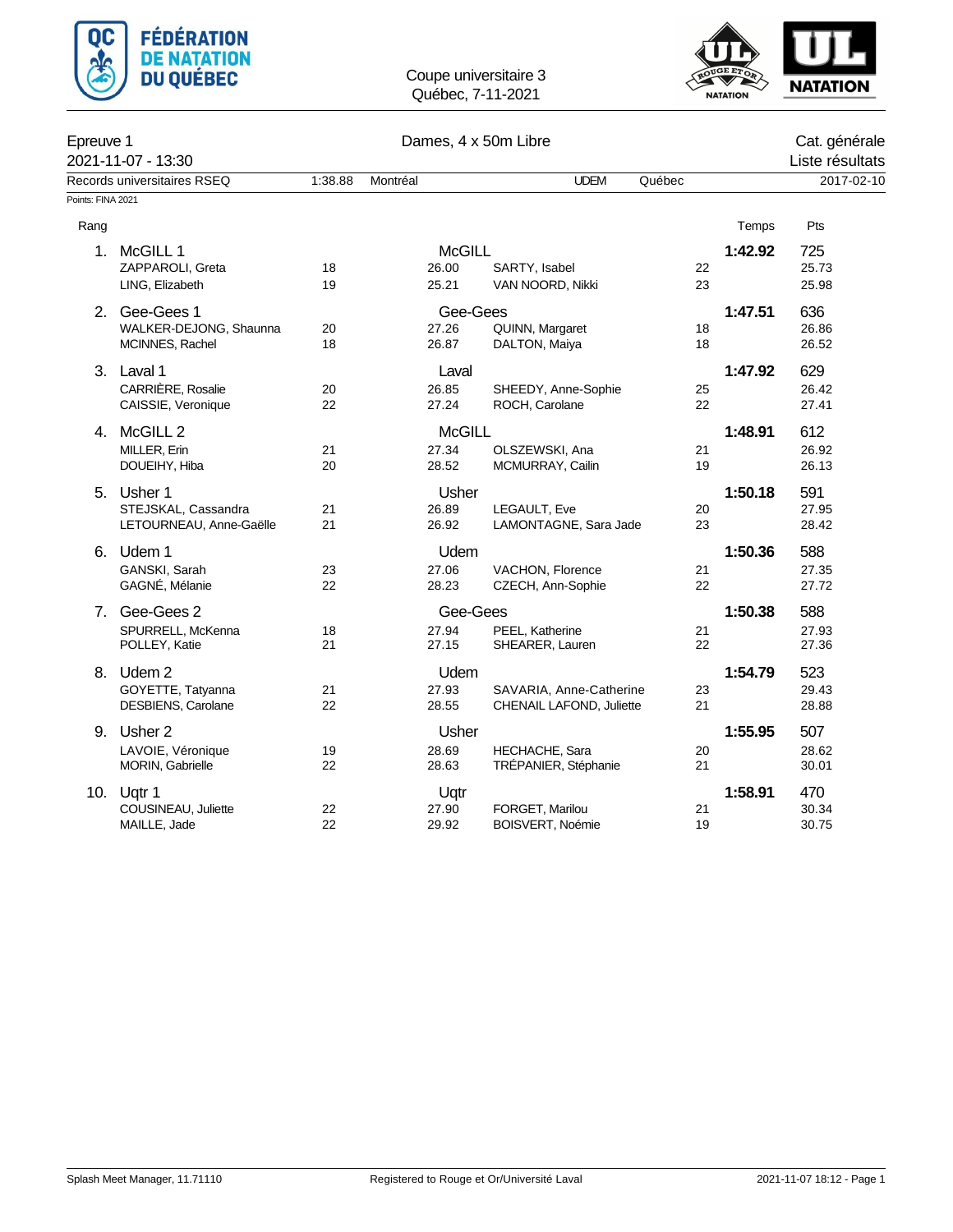



| Epreuve 2         | 2021-11-07 - 13:36                                               | Messieurs, 4 x 50m Libre |               |                                 |                                                    |          |         |                               |  |
|-------------------|------------------------------------------------------------------|--------------------------|---------------|---------------------------------|----------------------------------------------------|----------|---------|-------------------------------|--|
|                   | Records universitaires RSEQ                                      | 1:31.42                  | <b>McGILL</b> |                                 | <b>MCGIL</b><br>Montréal                           |          |         | Liste résultats<br>2019-02-01 |  |
| Points: FINA 2021 |                                                                  |                          |               |                                 |                                                    |          |         |                               |  |
| Rang              |                                                                  |                          |               |                                 |                                                    |          | Temps   | Pts                           |  |
|                   | 1. McGILL 1<br>DEHEM-LEMELIN, Bruno<br>ISSA, Hazem               | 21<br>19                 |               | <b>McGILL</b><br>23.29<br>22.49 | BELKHELLADI, Malachy<br>YU, Tengbo                 | 18<br>20 | 1:31.16 | 722<br>23.29<br>22.09         |  |
|                   | 2. Laval 1<br>AYOUBI, Mehdi<br>HEMRI, Ali                        | 23<br>20                 |               | Laval<br>22.54<br>23.10         | LAHRICHI, Driss<br>BÉLANGER, Samuel                | 23<br>24 | 1:31.72 | 709<br>23.46<br>22.62         |  |
|                   | 3. Gee-Gees 1<br><b>BARRETT, William</b><br>PERREAULT, Alexandre | 21<br>22                 |               | Gee-Gees<br>23.64<br>23.04      | LANOUETTE, Christophe<br>SHEARER, Colin            | 20<br>18 | 1:34.02 | 658<br>23.58<br>23.76         |  |
| 4.                | McGILL <sub>2</sub><br>WANG, Samuel<br>HEIN, William             | 25<br>21                 |               | <b>McGILL</b><br>23.89<br>23.00 | YOUNES, Alexandre<br>NEUMAN, Sean                  | 20<br>18 | 1:34.41 | 650<br>23.93<br>23.59         |  |
| 5.                | Gee-Gees 2<br>MBOBELA, Jakob<br>STEELE, James                    | 18<br>20                 |               | Gee-Gees<br>24.29<br>23.64      | AGUIAR-WINTER, Evan<br>LEMESLE, Hugo               | 18<br>19 | 1:35.25 | 633<br>23.59<br>23.73         |  |
|                   | 6. Laval 2<br>HEMRI, Youssef<br>DUFRESNE, Jean-Philippe          | 20<br>22                 |               | Laval<br>23.79<br>23.69         | CASTELLANOS MOLINA, Adrian<br>FRIKECH, Salim       | 27<br>17 | 1:35.38 | 630<br>23.90<br>24.00         |  |
|                   | 7. Usher 1<br>BOUCHER, Charles-Antoine<br>GAUDREAU, Simon        | 19<br>23                 |               | Usher<br>23.42<br>23.93         | <b>VINSON, Antoine</b><br>LAFLEUR, Maxime          | 21<br>19 | 1:36.12 | 616<br>24.69<br>24.08         |  |
|                   | 8. Udem 1<br>BENADDAD, Ryan<br>ST-GERMAIN, Jacob                 | 22<br>21                 |               | <b>Udem</b><br>23.69<br>23.33   | <b>THERRIEN, Araya</b><br>SUBERO, Pablo            | 24<br>19 | 1:37.17 | 596<br>25.37<br>24.78         |  |
|                   | 9. Udem 2<br>DESJARDINS-LABELLE, Alexandre 25<br>HEHLEN, Xavier  | 23                       |               | Udem<br>24.55<br>24.34          | SMITH, Carl<br>GAGNON, Frederic                    | 23<br>23 | 1:39.20 | 560<br>25.16<br>25.15         |  |
|                   | 10. Usher 2<br>VAUDOU, Valentin<br>BILODEAU, Thomas              | 21<br>21                 |               | Usher<br>25.06<br>25.03         | GAGNON, Vincent<br>JOLICOEUR-DESROCHES, Antoine 28 | 21       | 1:40.93 | 532<br>25.26<br>25.58         |  |
|                   | 11. Ugtr 1<br>LEBEL, Christophe<br>CARON, Jérémie                | 22<br>20                 |               | Uqtr<br>25.51<br>25.59          | FATTOUH, Richard<br><b>BEAULIEU, Charles</b>       | 21<br>21 | 1:42.84 | 503<br>26.23<br>25.51         |  |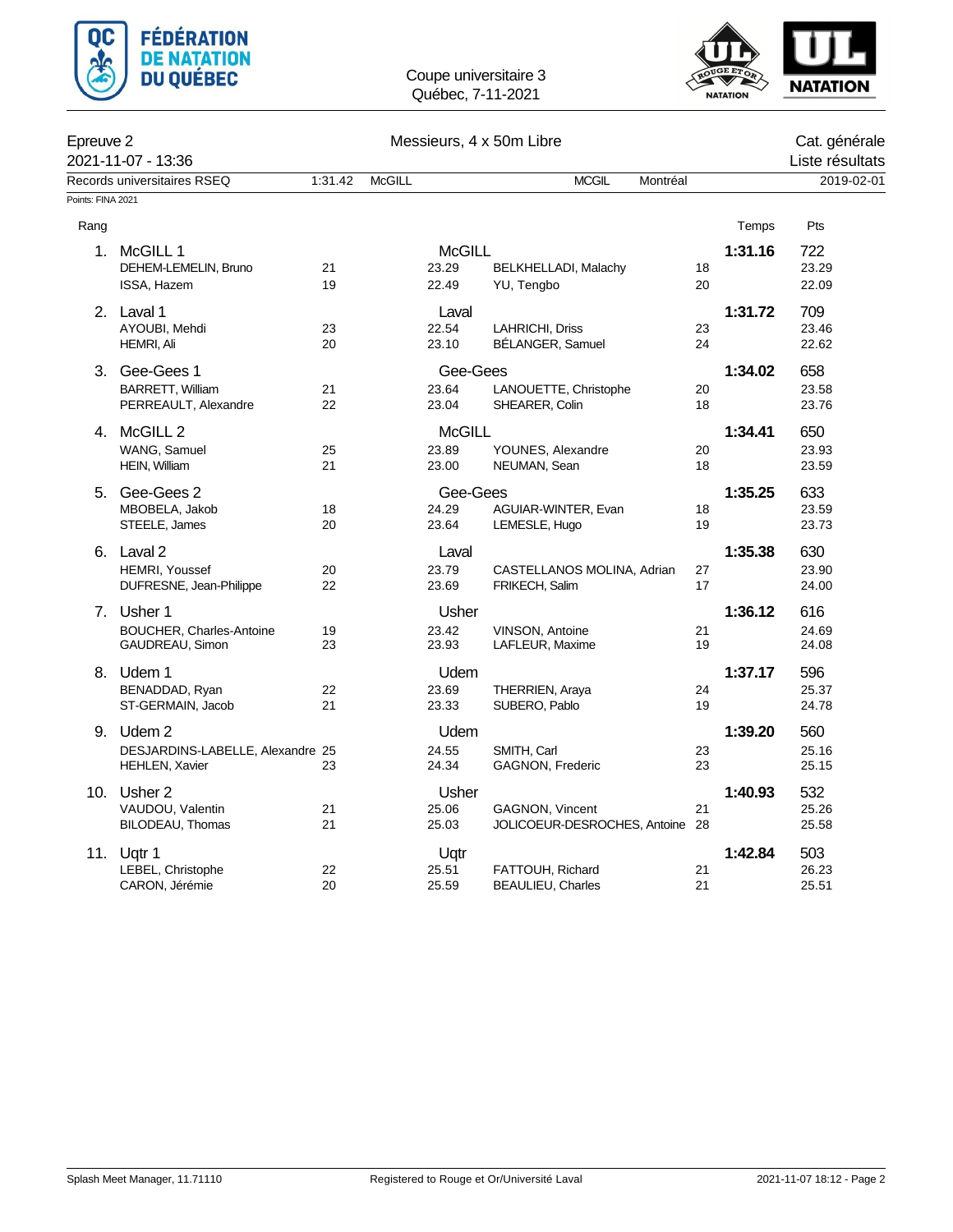



## Epreuve 3 Dames, 400m Libre Cat. générale

| ∟picuvc o         | 2021-11-07 - 13:41                                     |         | טווויטט, דיסטווו בווטו |               |       |               |       |         |                    | Uai. yunulalu<br>Liste résultats |
|-------------------|--------------------------------------------------------|---------|------------------------|---------------|-------|---------------|-------|---------|--------------------|----------------------------------|
|                   | Records championnat USPORTS                            | 4:02.76 | KING, Savannah         |               |       |               |       |         |                    | 2012-01-01                       |
|                   | Records universitaires RSEQ                            | 4:06.57 | JARDIN, Barbara        |               |       | <b>UDEM</b>   |       | Toronto |                    | 2014-02-21                       |
|                   | RSEQ (2020-2021): 4:43.76                              |         |                        |               |       |               |       |         |                    |                                  |
| Points: FINA 2021 |                                                        |         |                        |               |       |               |       |         |                    |                                  |
| Rang              |                                                        |         | Age                    |               |       |               |       |         | Temps              | Pts                              |
|                   | 1. YAMASHITA-BALL, Adelle                              |         | 23                     | Gee-Gees      |       |               |       |         | 4:15.14            | 770                              |
|                   | 29.71<br>50m:<br>29.71                                 | 150m:   | 1:33.76                | 32.34         | 250m: | 2:39.01       | 32.58 | 350m:   | 3:43.60            | 32.02                            |
|                   | 100m:<br>1:01.42<br>31.71                              | 200m:   | 2:06.43                | 32.67         | 300m: | 3:11.58       | 32.57 | 400m:   | 4:15.14            | 31.54                            |
|                   | 2. LO, Naomie                                          |         | 18                     | <b>McGILL</b> |       |               |       |         | 4:21.83            | 713                              |
|                   | 50m:<br>31.14<br>31.14                                 | 150m:   | 1:37.92                | 33.53         | 250m: | 2:44.00       | 32.71 | 350m:   | 3:49.75            | 32.87                            |
|                   | 100m:<br>1:04.39<br>33.25                              | 200m:   | 2:11.29                | 33.37         | 300m: | 3:16.88       | 32.88 | 400m:   | 4:21.83            | 32.08                            |
|                   | 3. PONSARDIN, Alice                                    |         | 21                     | Laval         |       |               |       |         | 4:23.31            | 701                              |
|                   | 30.08<br>50m:<br>30.08                                 | 150m:   | 1:36.19                | 33.24         | 250m: | 2:43.21       | 33.56 | 350m:   | 3:50.74            | 33.68                            |
|                   | 1:02.95<br>100m:<br>32.87                              | 200m:   | 2:09.65                | 33.46         | 300m: | 3:17.06       | 33.85 | 400m:   | 4:23.31            | 32.57                            |
|                   |                                                        |         | 24                     | Udem          |       |               |       |         | 4:24.34            | 692                              |
| 4.                | <b>BEAUCHEMIN, Charlotte</b><br>50m:<br>29.55<br>29.55 | 150m:   | 1:35.38                | 33.29         | 250m: | 2:42.71       | 33.84 | 350m:   | 3:50.81            | 34.15                            |
|                   | 100m:<br>1:02.09<br>32.54                              | 200m:   | 2:08.87                | 33.49         | 300m: | 3:16.66       | 33.95 | 400m:   | 4:24.34            | 33.53                            |
| 5.                | DESJARLAIS, Mia                                        |         | 21                     | <b>McGILL</b> |       |               |       |         | 4:24.52            | 691                              |
|                   | 50m:<br>29.99<br>29.99                                 | 150m:   | 1:36.17                | 33.33         | 250m: | 2:43.10       | 33.60 | 350m:   | 3:51.09            | 34.10                            |
|                   | 100m:<br>1:02.84<br>32.85                              | 200m:   | 2:09.50                | 33.33         | 300m: | 3:16.99       | 33.89 | 400m:   | 4:24.52            | 33.43                            |
| 6.                | ELLIOTT, Taylor                                        |         | 17                     | Gee-Gees      |       |               |       |         | 4:24.91            | 688                              |
|                   | 50m:<br>30.93<br>30.93                                 | 150m:   | 1:37.52                | 33.48         | 250m: | 2:45.11       | 33.66 | 350m:   | 3:52.64            | 33.41                            |
|                   | 100m:<br>1:04.04<br>33.11                              | 200m:   | 2:11.45                | 33.93         | 300m: | 3:19.23       | 34.12 | 400m:   | 4:24.91            | 32.27                            |
| 7.                | MEHARG, Amy                                            |         | 18                     | Gee-Gees      |       |               |       |         | 4:26.59            | 675                              |
|                   | 50m:<br>30.75<br>30.75                                 | 150m:   | 1:38.00                | 33.80         | 250m: | 2:45.31       | 33.55 | 350m:   | 3:53.11            | 34.03                            |
|                   | 100m:<br>1:04.20<br>33.45                              | 200m:   | 2:11.76                | 33.76         | 300m: | 3:19.08       | 33.77 | 400m:   | 4:26.59            | 33.48                            |
|                   | 8. SHEMILT, Sydney                                     |         | 17                     | <b>McGILL</b> |       |               |       |         | 4:27.79            | 666                              |
|                   | 50m:<br>30.09<br>30.09                                 | 150m:   | 1:36.50                | 33.61         | 250m: | 2:44.51       | 34.03 | 350m:   | 3:53.52            | 34.61                            |
|                   | 100m:<br>1:02.89<br>32.80                              | 200m:   | 2:10.48                | 33.98         | 300m: | 3:18.91       | 34.40 | 400m:   | 4:27.79            | 34.27                            |
| 9.                | ROCH, Carolane                                         |         | 22                     | Laval         |       |               |       |         | 4:28.94            | 658                              |
|                   | 31.94<br>50m:<br>31.94                                 | 150m:   | 1:39.82                | 33.86         | 250m: | 2:47.39       | 33.41 | 350m:   | 3:55.41            | 34.50                            |
|                   | 100m:<br>1:05.96<br>34.02                              | 200m:   | 2:13.98                | 34.16         | 300m: | 3:20.91       | 33.52 | 400m:   | 4:28.94            | 33.53                            |
|                   | 10. MOFFITT, Abigail                                   |         | 18                     | Gee-Gees      |       |               |       |         | 4:29.66            | 652                              |
|                   | 31.02<br>$50m$ :<br>31.02                              | 150m:   | 1:37.95                | 33.70         | 250m: | 2:46.20       | 34.11 | 350m:   | 3.55.33            | 34.63                            |
|                   | 33.23<br>100m:<br>1:04.25                              | 200m:   | 2:12.09                | 34.14         | 300m: | 3:20.70       | 34.50 | 400m:   | 4:29.66            | 34.33                            |
|                   | 11. OLSZEWSKI, Ana                                     |         | 21                     | <b>McGILL</b> |       |               |       |         | 4:31.54            | 639                              |
|                   | 50m:<br>32.00<br>32.00                                 | 150m:   | 1:41.06                | 34.81         | 250m: | 2:49.10       | 34.29 | 350m:   | 3:57.42            | 33.97                            |
|                   | 100m:<br>1:06.25<br>34.25                              | 200m:   | 2:14.81                | 33.75         | 300m: | 3:23.45       | 34.35 | 400m:   | 4:31.54            | 34.12                            |
|                   |                                                        |         | 21                     | Udem          |       |               |       |         |                    | 630                              |
|                   | 12. VACHON, Florence<br>50m:<br>30.95<br>30.95         | 150m:   | 1:38.38                | 33.94         |       | 250m: 2:47.20 | 34.46 | 350m:   | 4:32.76<br>3:57.71 | 35.59                            |
|                   | 100m:<br>1:04.44<br>33.49                              | 200m:   | 2:12.74                | 34.36         |       | 300m: 3:22.12 | 34.92 | 400m:   | 4:32.76            | 35.05                            |
| 13.               | CARON, Audrey-Anne                                     |         | 21                     | Usher         |       |               |       |         | 4:34.30            | 620                              |
|                   | 50m:<br>30.89<br>30.89                                 | 150m:   | 1:41.19                | 35.44         | 250m: | 2:50.30       | 33.94 | 350m:   | 4:00.27            | 35.29                            |
|                   | 100m:<br>1:05.75<br>34.86                              | 200m:   | 2:16.36                | 35.17         | 300m: | 3:24.98       | 34.68 | 400m:   | 4:34.30            | 34.03                            |
|                   |                                                        |         |                        |               |       |               |       |         |                    |                                  |
|                   | 14. DAGENAIS, Noémie<br>50m:<br>32.00<br>32.00         | 150m:   | 22<br>1:41.08          | Udem<br>34.73 |       | 250m: 2:50.90 | 34.94 | 350m:   | 4:35.73<br>4:01.55 | 610<br>35.30                     |
|                   | 1:06.35<br>100m:<br>34.35                              | 200m:   | 2:15.96                | 34.88         | 300m: | 3:26.25       | 35.35 | 400m:   | 4:35.73            | 34.18                            |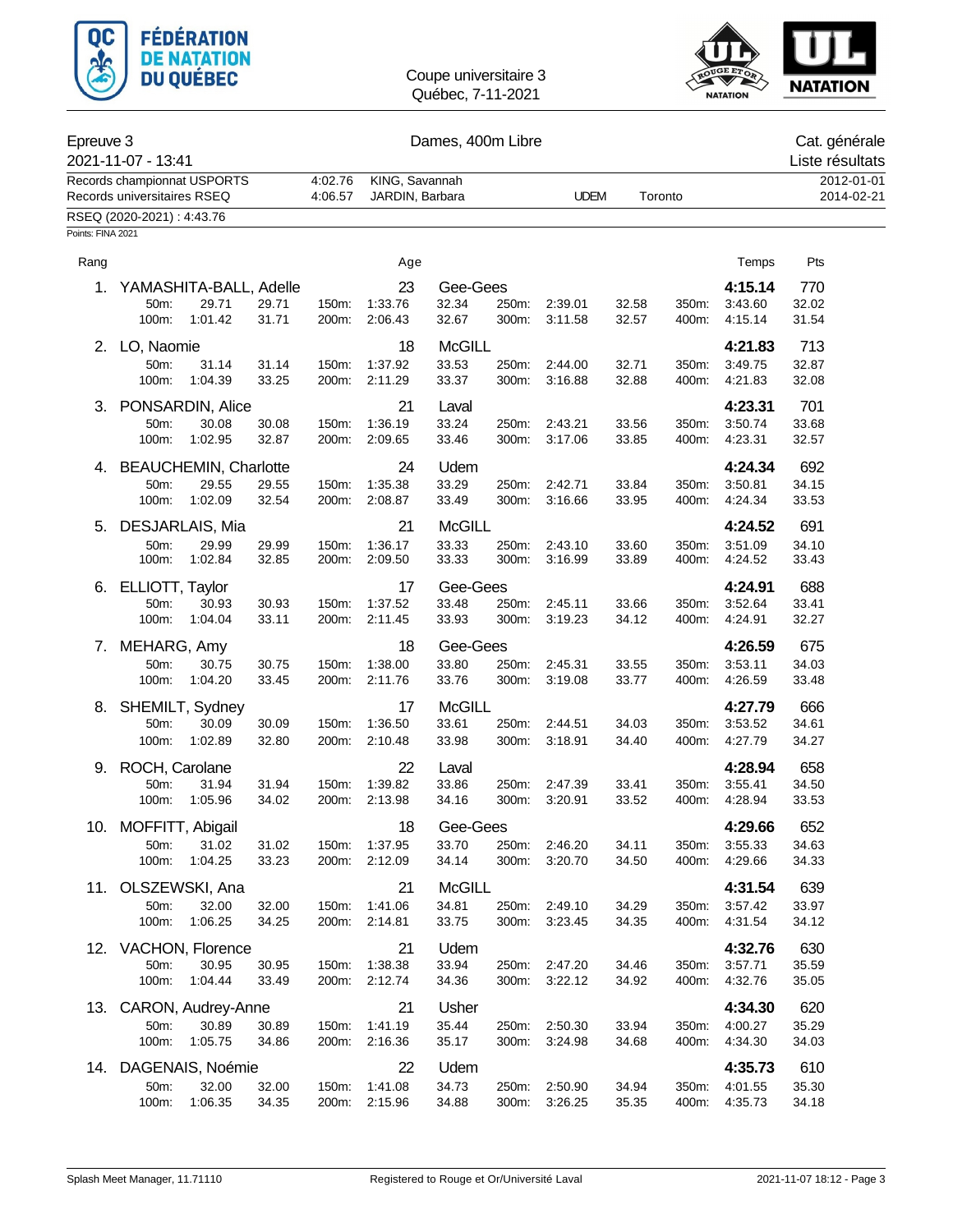



## Epreuve 3, Dames, 400m Libre, Cat. générale

| Rang |                                                        |                  |                |                   | Age                      |                         |                   |                    |                |                   | Temps                         | <b>Pts</b>            |
|------|--------------------------------------------------------|------------------|----------------|-------------------|--------------------------|-------------------------|-------------------|--------------------|----------------|-------------------|-------------------------------|-----------------------|
| 15.  | <b>CHENAIL LAFOND, Juliette</b><br>$50m$ :<br>$100m$ : | 31.36<br>1:05.27 | 31.36<br>33.91 | $150m$ :<br>200m: | 21<br>1:39.91<br>2:15.19 | Udem<br>34.64<br>35.28  | 250m:<br>$300m$ : | 2:50.47<br>3:26.02 | 35.28<br>35.55 | $350m$ :<br>400m: | 4:37.16<br>4:01.85<br>4:37.16 | 601<br>35.83<br>35.31 |
| 16.  | VIGNEAULT-LAROCQUE, Jaël<br>$50m$ :<br>$100m$ :        | 31.59<br>1:06.25 | 31.59<br>34.66 | $150m$ :<br>200m: | 22<br>1:42.07<br>2:18.16 | Uqtr<br>35.82<br>36.09  | 250m:<br>$300m$ : | 2:54.60<br>3:31.81 | 36.44<br>37.21 | 350m:<br>400m:    | 4:45.81<br>4:08.80<br>4:45.81 | 548<br>36.99<br>37.01 |
| 17.  | CASSIVI-VERMETTE, Maeva<br>$50m$ :<br>$100m$ :         | 31.88<br>1:06.37 | 31.88<br>34.49 | $150m$ :<br>200m: | 20<br>1:41.81<br>2:17.49 | Usher<br>35.44<br>35.68 | 250m:<br>$300m$ : | 2:54.38<br>3:32.29 | 36.89<br>37.91 | 350m:<br>400m:    | 5:02.16<br>4:10.75<br>5:02.16 | 463<br>38.46<br>51.41 |

| Epreuve 4         | 2021-11-07 - 13:52                                         |                |                |                    |                              | Messieurs, 400m Libre |                |                    |                |                |                            |                | Cat. générale<br>Liste résultats |
|-------------------|------------------------------------------------------------|----------------|----------------|--------------------|------------------------------|-----------------------|----------------|--------------------|----------------|----------------|----------------------------|----------------|----------------------------------|
|                   | Records championnat USPORTS<br>Records universitaires RSEQ |                |                | 3:43.91<br>3:47.94 | SAY, Rick<br>CASARIN, Davide |                       |                | OTT                |                |                | Saanich Commonwealth Place |                | 2001-01-01<br>2020-02-21         |
|                   | RSEQ (2020-2021): 4:15.07                                  |                |                |                    |                              |                       |                |                    |                |                |                            |                |                                  |
| Points: FINA 2021 |                                                            |                |                |                    |                              |                       |                |                    |                |                |                            |                |                                  |
| Rang              |                                                            |                |                |                    | Age                          |                       |                |                    |                |                | Temps                      | Pts            |                                  |
| 1.                | <b>HEMRI, Ali</b>                                          |                |                |                    | 20                           | Laval                 |                |                    |                |                | 3:53.41                    | 751            |                                  |
|                   | 50m:                                                       | 27.45          | 27.45          | 150m:              | 1:25.75                      | 29.56                 | 250m:          | 2:26.18            | 30.06          | 350m:          | 3:25.84                    | 29.55          |                                  |
|                   | 100m:                                                      | 56.19          | 28.74          | 200m:              | 1:56.12                      | 30.37                 | 300m:          | 2:56.29            | 30.11          | 400m:          | 3:53.41                    | 27.57          |                                  |
| 2.                | BEAUDIN-BOLDUC, Nathan                                     |                |                |                    | 22                           | Laval                 |                |                    |                |                | 3:53.79                    | 748            |                                  |
|                   | 50m:                                                       | 27.32          | 27.32          | 150m:              | 1:26.23                      | 29.64                 | 250m:          | 2:26.23            | 29.99          | 350m:          | 3:26.04                    | 29.74          |                                  |
|                   | 100m:                                                      | 56.59          | 29.27          | 200m:              | 1:56.24                      | 30.01                 | 300m:          | 2:56.30            | 30.07          | 400m:          | 3:53.79                    | 27.75          |                                  |
| 3.                | SCHIFFMANN, Nathan                                         |                |                |                    | 21                           | Gee-Gees              |                |                    |                |                | 3:54.22                    | 744            |                                  |
|                   | 50m:                                                       | 27.07          | 27.07          | 150m:              | 1:26.08                      | 29.82                 | 250m:          | 2:26.12            | 29.81          | 350m:          | 3:25.95                    | 29.75          |                                  |
|                   | 100m:                                                      | 56.26          | 29.19          | 200m:              | 1:56.31                      | 30.23                 | 300m:          | 2:56.20            | 30.08          | 400m:          | 3:54.22                    | 28.27          |                                  |
| 4.                | MASSE-SAVARD, Nicolas                                      |                |                |                    | 26                           | Udem                  |                |                    |                |                | 3:58.78                    | 702            |                                  |
|                   | 50m:<br>100m:                                              | 28.30          | 28.30          | 150m:<br>200m:     | 1:28.41                      | 30.16                 | 250m:          | 2:28.42            | 29.96          | 350m:          | 3:28.75<br>3:58.78         | 30.23          |                                  |
|                   |                                                            | 58.25          | 29.95          |                    | 1:58.46                      | 30.05                 | 300m:          | 2:58.52            | 30.10          | 400m:          |                            | 30.03          |                                  |
| 5.                | <b>BERTRAND, Louis</b>                                     |                |                |                    | 20                           | Gee-Gees              |                |                    |                |                | 3:59.48                    | 696            |                                  |
|                   | 50m:<br>100m:                                              | 27.68<br>57.75 | 27.68<br>30.07 | 150m:<br>200m:     | 1:28.31<br>1:58.53           | 30.56<br>30.22        | 250m:<br>300m: | 2:29.07<br>2:59.52 | 30.54<br>30.45 | 350m:<br>400m: | 3:29.78<br>3:59.48         | 30.26<br>29.70 |                                  |
|                   |                                                            |                |                |                    |                              |                       |                |                    |                |                |                            |                |                                  |
| 6.                | VANMOEN, Romain                                            |                |                |                    | 19                           | <b>McGILL</b>         |                |                    |                |                | 3:59.83                    | 693            |                                  |
|                   | 50m:<br>100m:                                              | 27.62<br>57.72 | 27.62<br>30.10 | 150m:<br>200m:     | 1:28.32<br>1:58.77           | 30.60<br>30.45        | 250m:<br>300m: | 2:29.19<br>2:59.65 | 30.42<br>30.46 | 350m:<br>400m: | 3:30.31<br>3:59.83         | 30.66<br>29.52 |                                  |
|                   |                                                            |                |                |                    |                              |                       |                |                    |                |                |                            |                |                                  |
| 7.                | MARTIN, John                                               |                |                |                    | 19                           | <b>McGILL</b>         |                |                    |                |                | 4:02.92                    | 667            |                                  |
|                   | 50m:<br>100m:                                              | 27.49<br>57.65 | 27.49<br>30.16 | 150m:<br>200m:     | 1:28.16<br>1:59.13           | 30.51<br>30.97        | 250m:<br>300m: | 2:30.38<br>3:01.64 | 31.25<br>31.26 | 350m:<br>400m: | 3:32.90<br>4:02.92         | 31.26<br>30.02 |                                  |
|                   |                                                            |                |                |                    |                              |                       |                |                    |                |                |                            |                |                                  |
| 8.                | <b>BONGERS, Nils</b><br>50m:                               | 28.12          | 28.12          | 150m:              | 19<br>1:29.41                | Laval<br>31.05        | 250m:          | 2:31.41            | 31.12          | 350m:          | 4:03.06<br>3:33.90         | 665<br>31.24   |                                  |
|                   | 100m:                                                      | 58.36          | 30.24          | 200m:              | 2:00.29                      | 30.88                 | 300m:          | 3:02.66            | 31.25          | 400m:          | 4:03.06                    | 29.16          |                                  |
| 9.                | <b>BRENKEN, David</b>                                      |                |                |                    | 22                           | <b>McGILL</b>         |                |                    |                |                | 4:03.30                    | 663            |                                  |
|                   | 50m:                                                       | 27.90          | 27.90          | 150m:              | 1:28.61                      | 30.63                 | 250m:          | 2:30.92            | 30.98          | 350m:          | 3:33.39                    | 31.25          |                                  |
|                   | 100m:                                                      | 57.98          | 30.08          | 200m:              | 1:59.94                      | 31.33                 | 300m:          | 3:02.14            | 31.22          | 400m:          | 4:03.30                    | 29.91          |                                  |
|                   | 10. FIELD, Sean                                            |                |                |                    | 19                           | <b>McGILL</b>         |                |                    |                |                | 4:04.24                    | 656            |                                  |

50m: 28.28 28.28 150m: 1:30.36 31.11 250m: 2:32.65 30.98 350m: 3:34.41 30.84 100m: 59.25 30.97 200m: 2:01.67 31.31 300m: 3:03.57 30.92 400m: 4:04.24 29.83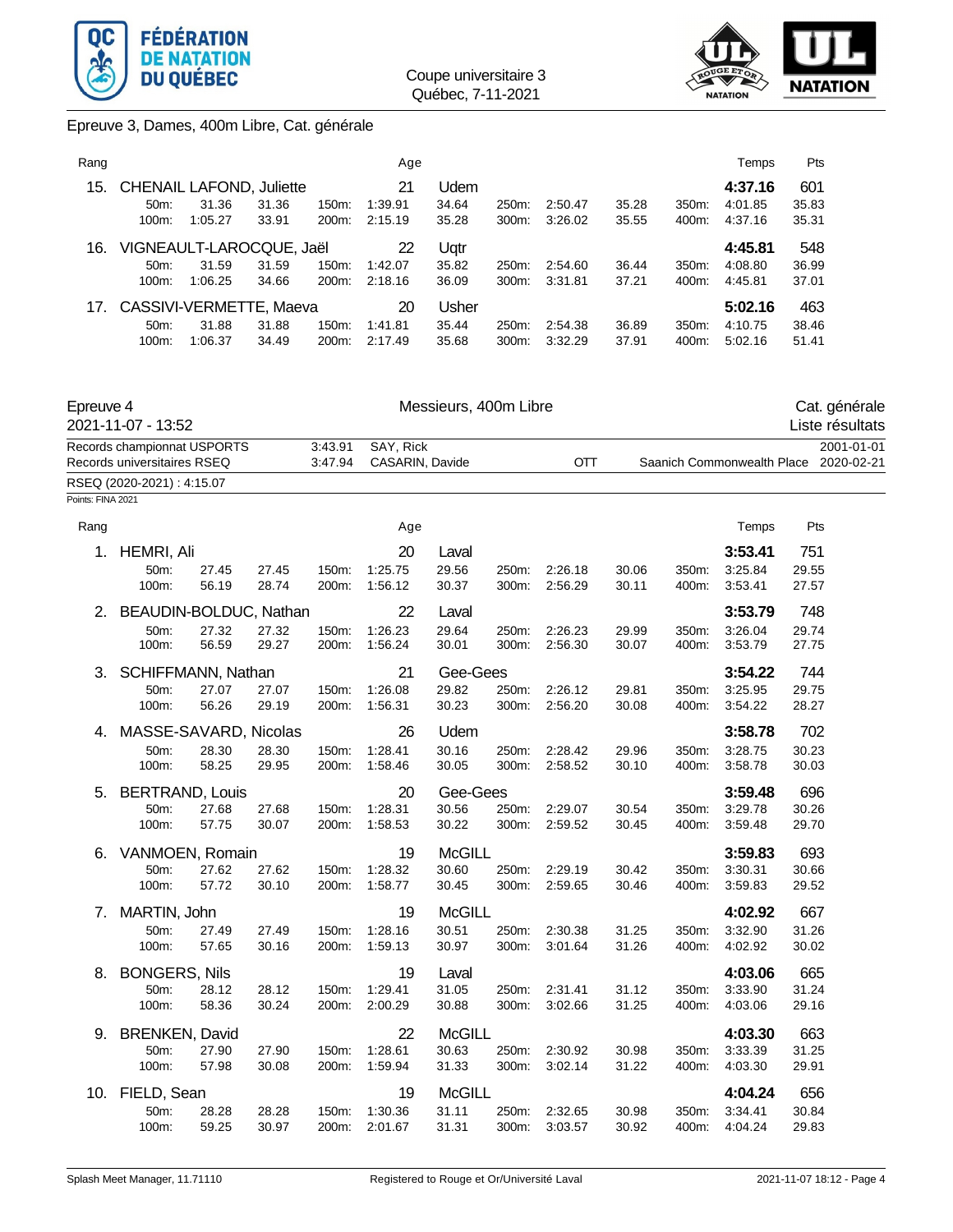



Epreuve 4, Messieurs, 400m Libre, Cat. générale

| Rang |                                               |                  |                |                | Age                      |                            |                |                    |                |                | Temps                         | Pts                   |
|------|-----------------------------------------------|------------------|----------------|----------------|--------------------------|----------------------------|----------------|--------------------|----------------|----------------|-------------------------------|-----------------------|
| 11.  | JANVIER, Hugo<br>$50m$ :<br>$100m$ :          | 28.10<br>59.13   | 28.10<br>31.03 | 150m:<br>200m: | 19<br>1:30.47<br>2:01.75 | Laval<br>31.34<br>31.28    | 250m:<br>300m: | 2:32.75<br>3:03.91 | 31.00<br>31.16 | 350m:<br>400m: | 4:04.70<br>3:34.86<br>4:04.70 | 652<br>30.95<br>29.84 |
| 12.  | NICKERSON, Judson<br>50m:<br>100m:            | 28.61<br>59.84   | 28.61<br>31.23 | 150m:<br>200m: | 21<br>1:30.92<br>2:02.23 | Gee-Gees<br>31.08<br>31.31 | 250m:<br>300m: | 2:33.28<br>3:04.56 | 31.05<br>31.28 | 350m:<br>400m: | 4:05.35<br>3:35.43<br>4:05.35 | 647<br>30.87<br>29.92 |
| 13.  | CASTELLANOS MOLINA, Adrian<br>50m:<br>100m:   | 28.22<br>59.66   | 28.22<br>31.44 | 150m:<br>200m: | 27<br>1:30.74<br>2:01.97 | Laval<br>31.08<br>31.23    | 250m:<br>300m: | 2:33.58<br>3:05.20 | 31.61<br>31.62 | 350m:<br>400m: | 4:08.30<br>3:37.01<br>4:08.30 | 624<br>31.81<br>31.29 |
|      | 14. LAUZON, Maxim<br>50m:<br>100m:            | 28.37<br>1:00.10 | 28.37<br>31.73 | 150m:<br>200m: | 22<br>1:32.38<br>2:04.70 | Laval<br>32.28<br>32.32    | 250m:<br>300m: | 2:36.15<br>3:08.07 | 31.45<br>31.92 | 350m:<br>400m: | 4:11.30<br>3:40.30<br>4:11.30 | 602<br>32.23<br>31.00 |
| 15.  | BILODEAU, Thomas<br>50m:<br>100m:             | 28.34<br>58.74   | 28.34<br>30.40 | 150m:<br>200m: | 21<br>1:30.20<br>2:02.16 | Usher<br>31.46<br>31.96    | 250m:<br>300m: | 2:34.49<br>3:07.46 | 32.33<br>32.97 | 350m:<br>400m: | 4:13.43<br>3:40.64<br>4:13.43 | 587<br>33.18<br>32.79 |
| 16.  | JOLICOEUR-DESROCHES, Antoine<br>50m:<br>100m: | 29.04<br>1:01.23 | 29.04<br>32.19 | 150m:<br>200m: | 28<br>1:33.67<br>2:06.78 | Usher<br>32.44<br>33.11    | 250m:<br>300m: | 2:39.57<br>3:12.74 | 32.79<br>33.17 | 350m:<br>400m: | 4:17.54<br>3:45.85<br>4:17.54 | 559<br>33.11<br>31.69 |
| 17.  | CHÂTELAIN-LAFLAMME, Antoine<br>50m:<br>100m:  | 29.20<br>1:01.50 | 29.20<br>32.30 | 150m:<br>200m: | 23<br>1:34.92<br>2:09.42 | Udem<br>33.42<br>34.50     | 250m:<br>300m: | 2:44.60<br>3:20.07 | 35.18<br>35.47 | 350m:<br>400m: | 4:30.43<br>3:55.84<br>4:30.43 | 483<br>35.77<br>34.59 |
| hc.  | DUVAL, Raphael<br>50m:<br>100m:               | 28.29<br>1:00.12 | 28.29<br>31.83 | 150m:<br>200m: | 23<br>1:32.05<br>2:04.20 | Laval<br>31.93<br>32.15    | 250m:<br>300m: | 2:36.35<br>3:08.20 | 32.15<br>31.85 | 350m:<br>400m: | 4:11.38<br>3:40.38<br>4:11.38 | 601<br>32.18<br>31.00 |

| Epreuve 5         |                             |       |                  | Dames, 50m Papillon |             |            |       | Cat. générale   |
|-------------------|-----------------------------|-------|------------------|---------------------|-------------|------------|-------|-----------------|
|                   | 2021-11-07 - 14:03          |       |                  |                     |             |            |       | Liste résultats |
|                   | Records championnat USPORTS | 25.86 | SAVARD, Katerine |                     |             |            |       | 2017-02-24      |
|                   | Records universitaires RSEQ | 25.86 | SAVARD, Katerine |                     | <b>UDEM</b> | Sherbrooke |       | 2017-02-25      |
|                   | RSEQ (2020-2021): 30.35     |       |                  |                     |             |            |       |                 |
| Points: FINA 2021 |                             |       |                  |                     |             |            |       |                 |
| Rang              |                             |       | Age              |                     |             |            | Temps | Pts             |
| 1.                | <b>ARLANDIS, Anais</b>      |       | 24               | Udem                |             |            | 27.52 | 695             |
| 2.                | SARTY, Isabel               |       | 22               | <b>McGILL</b>       |             |            | 27.61 | 688             |
| 3.                | CARA, Axelle                |       | 24               | Laval               |             |            | 27.85 | 670             |
| 4.                | LING, Elizabeth             |       | 19               | <b>McGILL</b>       |             |            | 28.02 | 658             |
| 5.                | ARCAND, Alicia              |       | 20               | Laval               |             |            | 28.21 | 645             |
| 6.                | MCKINLEY, Abigail           |       | 18               | Gee-Gees            |             |            | 28.68 | 614             |
|                   | MCMURRAY, Cailin            |       | 19               | <b>McGILL</b>       |             |            | 28.69 | 613             |
| 8.                | ZAPPAROLI, Greta            |       | 18               | <b>McGILL</b>       |             |            | 29.19 | 582             |
| 9.                | LETOURNEAU, Anne-Gaëlle     |       | 21               | <b>Usher</b>        |             |            | 29.27 | 577             |
| 10.               | MILLER, Arianna             |       | 17               | Gee-Gees            |             |            | 29.57 | 560             |
| 11.               | COUSINEAU, Juliette         |       | 22               | Uqtr                |             |            | 29.64 | 556             |
| 12.               | PEEL, Katherine             |       | 21               | Gee-Gees            |             |            | 29.66 | 555             |
| 13.               | MILLER, Erin                |       | 21               | <b>McGILL</b>       |             |            | 29.68 | 554             |
| 14.               | DOUEIHY, Hiba               |       | 20               | <b>McGILL</b>       |             |            | 29.72 | 552             |
| 15.               | WALKER-DEJONG, Shaunna      |       | 20               | Gee-Gees            |             |            | 30.02 | 535             |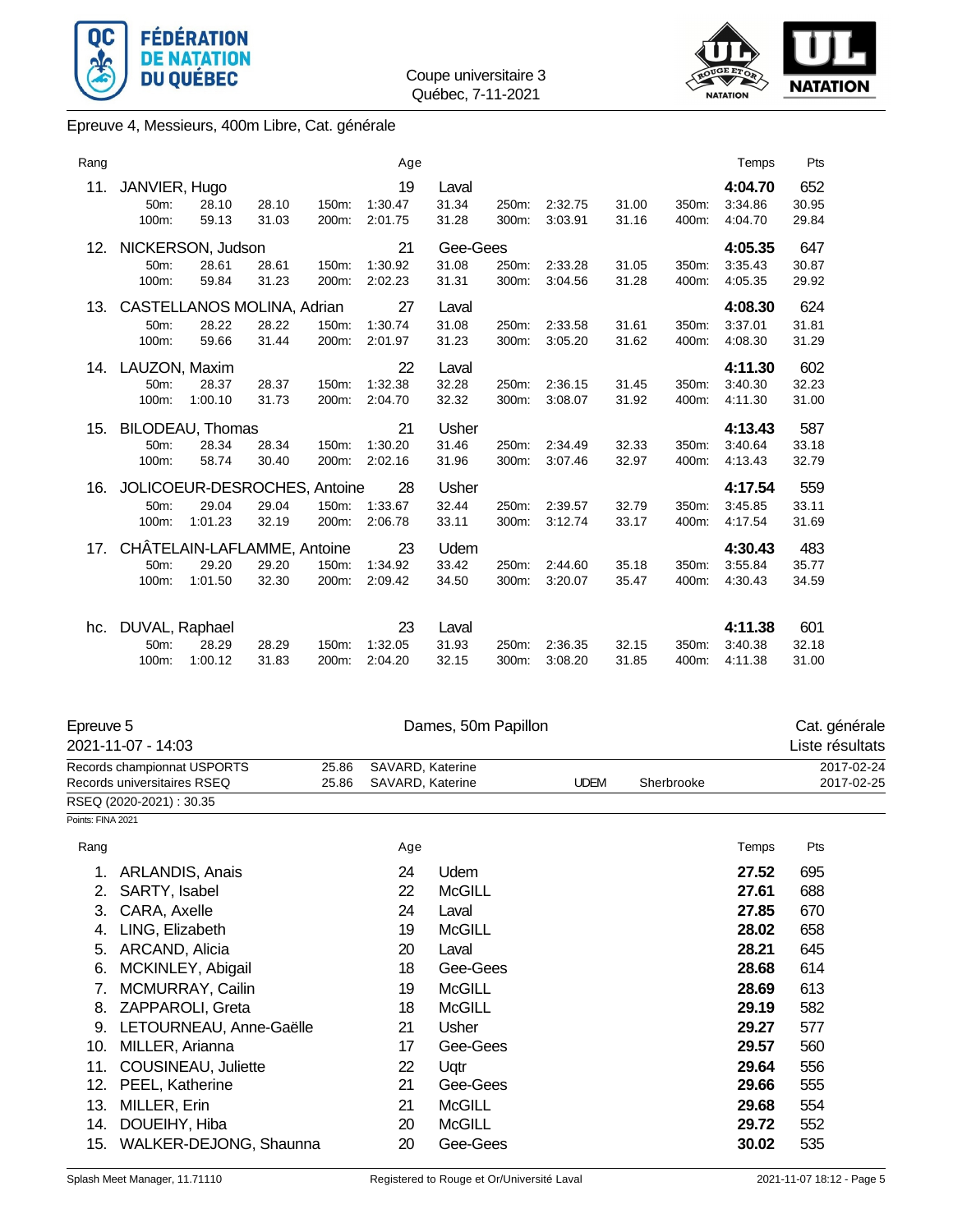



## Epreuve 5, Dames, 50m Papillon, Cat. générale

| Rang |                          | Age |               | Temps | Pts |
|------|--------------------------|-----|---------------|-------|-----|
| 16.  | SHEARER, Lauren          | 22  | Gee-Gees      | 30.06 | 533 |
| 17.  | POLLEY, Katie            | 21  | Gee-Gees      | 30.33 | 519 |
| 18.  | CZECH, Justine           | 20  | Usher         | 30.39 | 516 |
| 19.  | DUCHESNE, Megan          | 22  | Laval         | 30.62 | 504 |
| 20.  | <b>GAMACHE, Sophie</b>   | 23  | Usher         | 31.00 | 486 |
| 21.  | TAN, Christina           | 19  | <b>McGILL</b> | 31.05 | 484 |
| 22.  | HANICQUE, Mélissande     | 21  | Laval         | 31.35 | 470 |
| 23.  | STEJSKAL, Cassandra      | 21  | Usher         | 31.53 | 462 |
| 24.  | <b>FORGET, Marilou</b>   | 21  | Uqtr          | 31.64 | 457 |
| 25.  | SAVARIA, Anne-Catherine  | 23  | Udem          | 31.79 | 451 |
| 26.  | MAILLE, Jade             | 22  | Ugtr          | 32.78 | 411 |
| 27.  | <b>CARTIER, Anabelle</b> | 19  | Usher         | 33.09 | 399 |
| 28.  | BOISVERT, Noémie         | 19  | Uqtr          | 33.31 | 392 |
|      | 29. TRÉPANIER, Stéphanie | 21  | Usher         | 35.19 | 332 |

| Epreuve 6         |                                                            |                |                                | Messieurs, 50m Papillon |               | Cat. générale |       |                          |
|-------------------|------------------------------------------------------------|----------------|--------------------------------|-------------------------|---------------|---------------|-------|--------------------------|
|                   | 2021-11-07 - 14:09                                         |                |                                |                         |               |               |       | Liste résultats          |
|                   | Records championnat USPORTS<br>Records universitaires RSEQ | 23.31<br>23.81 | ALLEN, Coleman<br>WANG, Samuel |                         | <b>MCGILL</b> | Montréal      |       | 2015-02-20<br>2017-11-26 |
|                   | RSEQ (2020-2021): 26.96                                    |                |                                |                         |               |               |       |                          |
| Points: FINA 2021 |                                                            |                |                                |                         |               |               |       |                          |
| Rang              |                                                            |                | Age                            |                         |               |               | Temps | Pts                      |
| 1.                | PERREAULT, Alexandre                                       |                | 22                             | Gee-Gees                |               |               | 24.06 | 738                      |
| 2.                | MILLET, Arthur                                             |                | 21                             | Laval                   |               |               | 24.13 | 732                      |
| 3.                | YU, Tengbo                                                 |                | 20                             | <b>McGILL</b>           |               |               | 24.49 | 700                      |
| 4.                | ISSA, Hazem                                                |                | 19                             | <b>McGILL</b>           |               |               | 24.50 | 699                      |
| 5.                | WANG, Samuel                                               |                | 25                             | <b>McGILL</b>           |               |               | 24.55 | 695                      |
| 6.                | AYOUBI, Mehdi                                              |                | 23                             | Laval                   |               |               | 24.67 | 685                      |
| 7.                | COLLIN, Pablo                                              |                | 20                             | <b>McGILL</b>           |               |               | 24.71 | 681                      |
|                   | BENADDAD, Ryan                                             |                | 22                             | Udem                    |               |               | 24.71 | 681                      |
|                   | 9. BARRETT, William                                        |                | 21                             | Gee-Gees                |               |               | 25.29 | 636                      |
|                   | 10. WITTMANN, Matthew                                      |                | 20                             | <b>McGILL</b>           |               |               | 25.47 | 622                      |
| 11.               | DUFRESNE, Jean-Philippe                                    |                | 22                             | Laval                   |               |               | 25.77 | 601                      |
|                   | 12. LEMESLE, Hugo                                          |                | 19                             | Gee-Gees                |               |               | 25.82 | 597                      |
| 13.               | <b>BOUCHER, Charles-Antoine</b>                            |                | 19                             | Usher                   |               |               | 25.87 | 594                      |
| 14.               | DEHEM-LEMELIN, Bruno                                       |                | 21                             | <b>McGILL</b>           |               |               | 25.89 | 592                      |
| 15.               | <b>BIERBERG, Gregory</b>                                   |                | 23                             | Laval                   |               |               | 25.94 | 589                      |
| 16.               | <b>GAUDREAU, Simon</b>                                     |                | 23                             | <b>Usher</b>            |               |               | 26.04 | 582                      |
| 17.               | LAFLEUR, Maxime                                            |                | 19                             | Usher                   |               |               | 26.07 | 580                      |
| 18.               | DEMERS, Jamie                                              |                | 22                             | Gee-Gees                |               |               | 26.19 | 572                      |
| 19.               | NEUMAN, Sean                                               |                | 18                             | <b>McGILL</b>           |               |               | 26.37 | 561                      |
| 20.               | FRIKECH, Salim                                             |                | 17                             | Laval                   |               |               | 26.49 | 553                      |
| 21.               | <b>BOLDUC, Mathieu</b>                                     |                | 23                             | Udem                    |               |               | 26.58 | 547                      |
| 22.               | LANOUETTE, Christophe                                      |                | 20                             | Gee-Gees                |               |               | 26.72 | 539                      |
| 23.               | <b>GENESSE-GRENIER, Etienne</b>                            |                | 24                             | Usher                   |               |               | 26.91 | 528                      |
| 24.               | <b>VINSON, Antoine</b>                                     |                | 21                             | Usher                   |               |               | 27.21 | 510                      |
| 25.               | GAGNON, Frederic                                           |                | 23                             | Udem                    |               |               | 27.43 | 498                      |

NADEAU, Lambert 20 Udem **27.43** 498 27. DESJARDINS-LABELLE, Alexandre 25 Udem **27.76** 480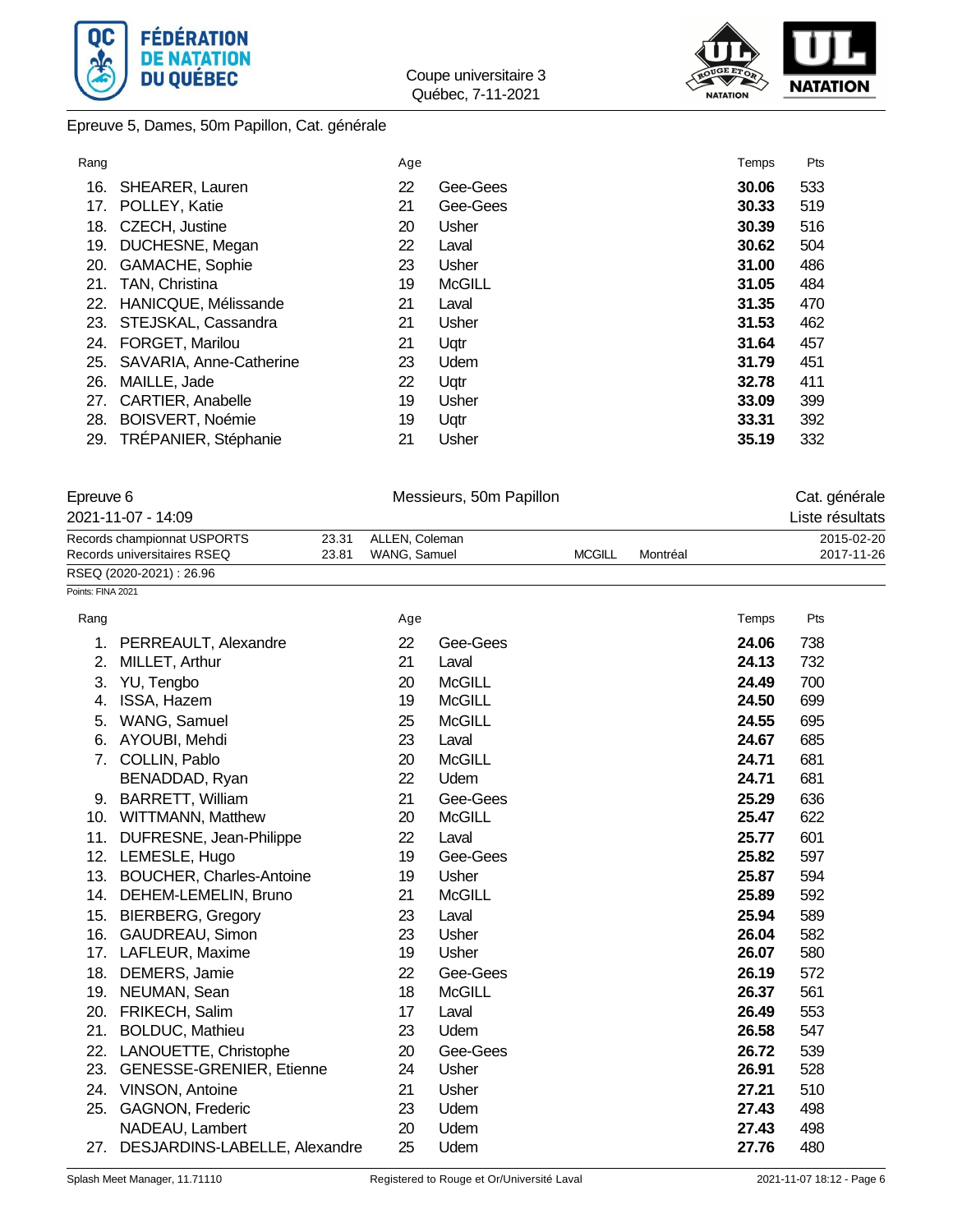



Epreuve 6, Messieurs, 50m Papillon, Cat. générale

| Rang |                         | Age |              | Temps | Pts |
|------|-------------------------|-----|--------------|-------|-----|
| 28.  | HAYCOCK, Jack           | 19  | Gee-Gees     | 27.77 | 480 |
| 29.  | CARON, Jérémie          | 20  | Uqtr         | 28.60 | 439 |
| 30.  | GAGNON, Vincent         | 21  | <b>Usher</b> | 28.70 | 435 |
|      | 31. BEAULIEU, Charles   | 21  | Ugtr         | 28.76 | 432 |
| 32.  | <b>THERRIEN, Araya</b>  | 24  | <b>Udem</b>  | 28.92 | 425 |
| 33.  | VAUDOU, Valentin        | 21  | Usher        | 28.94 | 424 |
| 34.  | FOISY, Alex             | 22  | Usher        | 29.37 | 406 |
|      | 35. LÉVESQUE, Jérémi    | 20  | Usher        | 29.55 | 398 |
|      | 36. BENABASSI, Mohammed | 20  | <b>Usher</b> | 29.56 | 398 |
|      |                         |     |              |       |     |
|      | hc. BAKER, Bryce        | 18  | Gee-Gees     | 27.46 | 496 |

| Epreuve 7 | 2021-11-07 - 14:16                   |     |               | Dames, 200m 4 nages        | Cat. générale<br>Liste résultats |               |                 |       |       |            |
|-----------|--------------------------------------|-----|---------------|----------------------------|----------------------------------|---------------|-----------------|-------|-------|------------|
|           | Records championnat USPORTS          |     | 2:08.09       | SELTENREICH HODGSON, Erika |                                  |               |                 |       |       | 2017-02-25 |
|           | Records universitaires RSEQ          |     | 2:11.20       | CALDWELL, Kathleen         |                                  | <b>MCGILL</b> | Sainte-Foy      |       |       | 2013-02-09 |
|           | RSEQ (2020-2021): 2:32.03            |     |               |                            |                                  |               |                 |       |       |            |
|           | Points: FINA 2021                    |     |               |                            |                                  |               |                 |       |       |            |
| Rang      |                                      | Age |               |                            | Temps                            | Pts           | 50 <sub>m</sub> | 100m  | 150m  | 200m       |
|           | DANYLUK, Daphné                      | 22  | <b>McGILL</b> |                            | 2:15.64 725                      |               | 30.18           | 33.12 | 39.64 | 32.70      |
| 2.        | PANOS, Nicolleta                     | 18  | <b>McGILL</b> |                            | 2:18.77 677                      |               | 30.20           | 34.61 | 41.04 | 32.92      |
| 3.        | ARLANDIS, Anais                      | 24  | Udem          |                            | 2:18.86 675                      |               | 28.70           | 36.66 | 40.74 | 32.76      |
| 4.        | VAN NOORD, Nikki                     | 23  | McGILL        |                            | 2:19.11 672                      |               | 30.59           | 35.15 | 41.89 | 31.48      |
| 5.        | MOLLIN, Hana                         | 19  | <b>McGILL</b> |                            | 2:23.17 616                      |               | 30.79           | 35.56 | 42.72 | 34.10      |
| 6.        | MCINNES, Rachel                      | 18  | Gee-Gees      |                            | 2:23.56 611                      |               | 30.80           | 35.67 | 43.54 | 33.55      |
| 7.        | LO, Naomie                           | 18  | <b>McGILL</b> |                            | 2:23.91 607                      |               | 30.50           | 37.69 | 43.54 | 32.18      |
| 8.        | SHEEDY, Anne-Sophie                  | 25  | Laval         |                            | 2:23.95 606                      |               | 31.06           | 36.62 | 42.20 | 34.07      |
| 9.        | SHUSTER, Morgane                     | 18  | Gee-Gees      |                            | 2:24.65 597                      |               | 31.49           | 37.23 | 41.48 | 34.45      |
| 10.       | MALLON, Samantha                     | 23  | Gee-Gees      |                            | 2:25.35 589                      |               | 32.16           | 38.44 | 40.52 | 34.23      |
| 11.       | GANSKI, Sarah                        | 23  | Udem          |                            | 2:26.46 576                      |               | 31.73           | 37.64 | 42.01 | 35.08      |
| 12.       | DAGENAIS, Noémie                     | 22  | Udem          |                            | 2:27.48 564                      |               | 32.30           | 40.30 | 42.09 | 32.79      |
| 13.       | NIELSON, Kate                        | 21  | Gee-Gees      |                            | 2:27.54 563                      |               | 31.27           | 38.28 | 42.82 | 35.17      |
| 14.       | DEARNALEY, Isabelle                  | 18  | Gee-Gees      |                            | 2:29.31 543                      |               | 30.88           | 36.33 | 45.99 | 36.11      |
| 15.       | SHEMILT, Sydney                      | 17  | <b>McGILL</b> |                            | 2:29.59 540                      |               | 31.88           | 38.34 | 46.61 | 32.76      |
| 16.       | VIGNEAULT-LAROCQUE, <sub>32</sub> 31 |     | Uqtr          |                            | 2:29.75 538                      |               | 33.26           | 39.62 | 42.96 | 33.91      |
| 17.       | DALTON, Maiya                        | 18  | Gee-Gees      |                            | 2:29.93 536                      |               | 33.38           | 38.82 | 42.91 | 34.82      |
|           | 18. LAMONTAGNE, Sara Jade 23         |     | Usher         |                            | 2:34.14 494                      |               | 32.01           | 40.98 | 43.62 | 37.53      |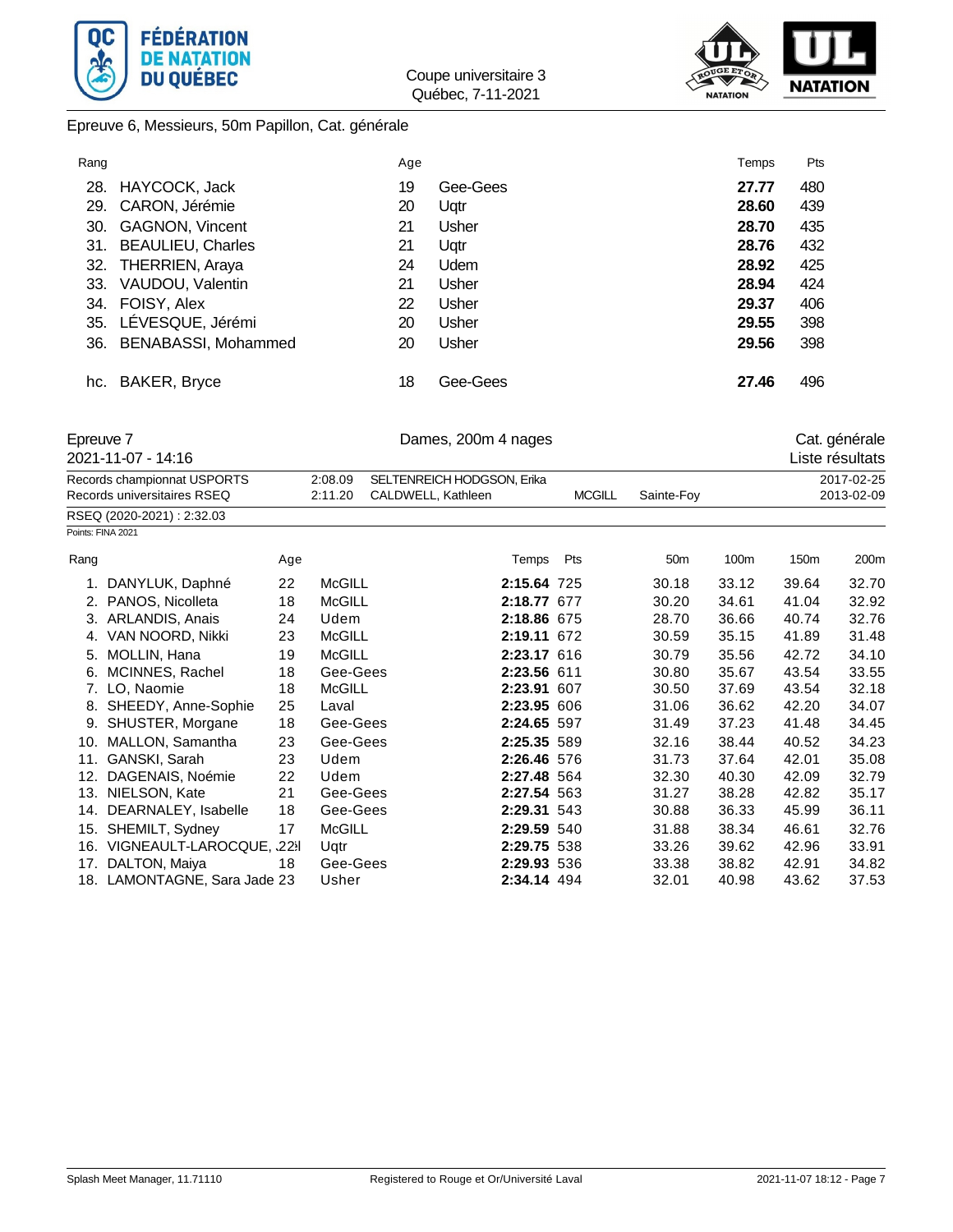



### Epreuve 8 Messieurs, 200m 4 nages Cat. générale

|      | -pioato o                   |     |               |                       |                  | $        -$ |               |                 |            |       |                 |
|------|-----------------------------|-----|---------------|-----------------------|------------------|-------------|---------------|-----------------|------------|-------|-----------------|
|      | 2021-11-07 - 14:23          |     |               |                       |                  |             |               |                 |            |       | Liste résultats |
|      | Records championnat USPORTS |     | 1:55.98       | <b>BEAVERS, Keith</b> |                  |             |               |                 | 2009-01-01 |       |                 |
|      | Records universitaires RSEQ |     | 2:00.00       | BIELBY, Steven        |                  |             | <b>MCGILL</b> | Calgary         |            |       | 2013-02-23      |
|      | RSEQ (2020-2021): 2:14.23   |     |               |                       |                  |             |               |                 |            |       |                 |
|      | Points: FINA 2021           |     |               |                       |                  |             |               |                 |            |       |                 |
| Rang |                             | Age |               |                       | Temps            | Pts         |               | 50 <sub>m</sub> | 100m       | 150m  | 200m            |
|      | 1. SECCHI, Clement          | 21  | <b>McGILL</b> |                       | 1:59.56 770 RSEQ |             |               | 25.03           | 29.63      | 36.55 | 28.35           |
|      | 2. LAPERLE, Vincent         | 23  | Udem          |                       | 2:01.11 741      |             |               | 26.49           | 29.60      | 35.71 | 29.31           |
| 3.   | <b>HEMRI, Youssef</b>       | 20  | Laval         |                       | 2:03.79 694      |             |               | 26.74           | 31.50      | 36.34 | 29.21           |
|      | 4. PETIT, Ambroise          | 26  | Laval         |                       | 2:03.87 693      |             |               | 26.83           | 32.59      | 35.92 | 28.53           |
| 5.   | LINSEISEN, Erik             | 18  | <b>McGILL</b> |                       | 2:04.04 690      |             |               | 27.22           | 32.69      | 35.22 | 28.91           |
| 6.   | VANMOEN, Romain             | 19  | <b>McGILL</b> |                       | 2:04.19 687      |             |               | 27.16           | 31.70      | 36.89 | 28.44           |
|      | 7. WAGNER, Noah             | 20  | Gee-Gees      |                       | 2:04.55 681      |             |               | 27.23           | 32.93      | 35.10 | 29.29           |
|      | 8. VANHERK, Brendan         | 22  | Gee-Gees      |                       | 2:05.22 671      |             |               | 26.85           | 31.20      | 36.60 | 30.57           |
| 9.   | SHEARER, Colin              | 18  | Gee-Gees      |                       | 2:05.56 665      |             |               | 28.10           | 31.74      | 36.12 | 29.60           |
| 10.  | STROPLE, Alex               | 18  | Gee-Gees      |                       | 2:05.92 659      |             |               | 27.50           | 32.15      | 36.86 | 29.41           |
|      | 11. STEELE, James           | 20  | Gee-Gees      |                       | 2:06.10 657      |             |               | 27.84           | 31.20      | 37.17 | 29.89           |
|      | 12. YOUNES, Alexandre       | 20  | <b>McGILL</b> |                       | 2:06.14 656      |             |               | 27.03           | 32.49      | 36.72 | 29.90           |
| 13.  | BÉLANGER, Samuel            | 24  | Laval         |                       | 2:07.18 640      |             |               | 26.65           | 33.98      | 36.59 | 29.96           |
|      | 14. FIELD, Sean             | 19  | <b>McGILL</b> |                       | 2:09.02 613      |             |               | 28.44           | 32.14      | 38.32 | 30.12           |
|      | 15. PELLETIER, Eric         | 21  | <b>McGILL</b> |                       | 2:09.44 607      |             |               | 28.14           | 32.30      | 37.64 | 31.36           |
|      | 16. PLACKOSKI, Aleksandar   | 21  | Gee-Gees      |                       | 2:10.05 599      |             |               | 27.76           | 35.33      | 37.21 | 29.75           |
| 17.  | MBOBELA, Jakob              | 18  | Gee-Gees      |                       | 2:11.23 583      |             |               | 28.21           | 33.94      | 37.93 | 31.15           |
|      | 18. CARLYLE-LOCKE, Camerd19 |     | <b>McGILL</b> |                       | 2:11.28 582      |             |               | 28.16           | 34.58      | 37.13 | 31.41           |
|      | 19. LEROY, William          | 17  | Udem          |                       | 2:12.22 570      |             |               | 27.95           | 33.24      | 39.75 | 31.28           |
|      | 20. HEHLEN, Xavier          | 23  | Udem          |                       | 2:17.51 506      |             |               | 28.94           | 35.56      | 39.91 | 33.10           |
|      | 21. LEBEL, Christophe       | 22  | Ugtr          |                       | 2:19.38 486      |             |               | 29.02           | 35.69      | 40.67 | 34.00           |

| Epreuve 9         | 2021-11-07 - 14:43          |         | Dames, 4 x 50m 4 nages |                              |    |         | Cat. générale<br>Liste résultats |  |
|-------------------|-----------------------------|---------|------------------------|------------------------------|----|---------|----------------------------------|--|
|                   | Records universitaires RSEQ | 1:50.99 | Montréal               | <b>UDEM</b><br>Montréal      |    |         | 2015-02-07                       |  |
| Points: FINA 2021 |                             |         |                        |                              |    |         |                                  |  |
| Rang              |                             |         |                        |                              |    | Temps   | Pts                              |  |
| 1.                | Udem 1                      |         | Udem                   |                              |    | 1:54.94 | 706                              |  |
|                   | GAGNÉ, Mélanie              | 22      | 29.69                  | ARLANDIS, Anais              | 24 |         | 27.10                            |  |
|                   | GOYETTE, Tatyanna           | 21      | 32.39                  | <b>BEAUCHEMIN, Charlotte</b> | 24 |         | 25.76                            |  |
| 2 <sub>1</sub>    | McGILL 1                    |         | <b>McGILL</b>          |                              |    | 1:55.01 | 705                              |  |
|                   | DANYLUK, Daphné             | 22      | 29.01                  | MCMURRAY, Cailin             | 19 |         | 28.17                            |  |
|                   | SYNISHIN, Marion            | 17      | 32.41                  | LING, Elizabeth              | 19 |         | 25.42                            |  |
| 3.                | Laval 1                     |         | Laval                  |                              |    | 1:56.32 | 681                              |  |
|                   | ARCAND, Alicia              | 20      | 29.91                  | CARA, Axelle                 | 24 |         | 27.23                            |  |
|                   | HANICQUE, Mélissande        | 21      | 32.75                  | PONSARDIN, Alice             | 21 |         | 26.43                            |  |
| 4.                | Gee-Gees 1                  |         | Gee-Gees               |                              |    | 1:58.55 | 644                              |  |
|                   | MCKINLEY, Abigail           | 18      | 29.84                  | YAMASHITA-BALL, Adelle       | 23 |         | 28.64                            |  |
|                   | SHEARER, Lauren             | 22      | 33.17                  | WALKER-DEJONG, Shaunna       | 20 |         | 26.90                            |  |
| 5.                | Udem 2                      |         | Udem                   |                              |    | 2:01.73 | 594                              |  |
|                   | DOLLINGER, Jennifer         | 21      | 30.80                  | GANSKI, Sarah                | 23 |         | 29.76                            |  |
|                   | CZECH, Ann-Sophie           | 22      | 33.49                  | LACHAINE, Audrey-Pier        | 21 |         | 27.68                            |  |
| 6.                | Uqtr 1                      |         | Uqtr                   |                              |    | 2:09.33 | 496                              |  |
|                   | FORGET, Marilou             | 21      | 33.17                  | VIGNEAULT-LAROCQUE, Jaël     | 22 |         | 31.54                            |  |
|                   | MAILLE, Jade                | 22      | 36.39                  | COUSINEAU, Juliette          | 22 |         | 28.23                            |  |
|                   |                             |         |                        |                              |    |         |                                  |  |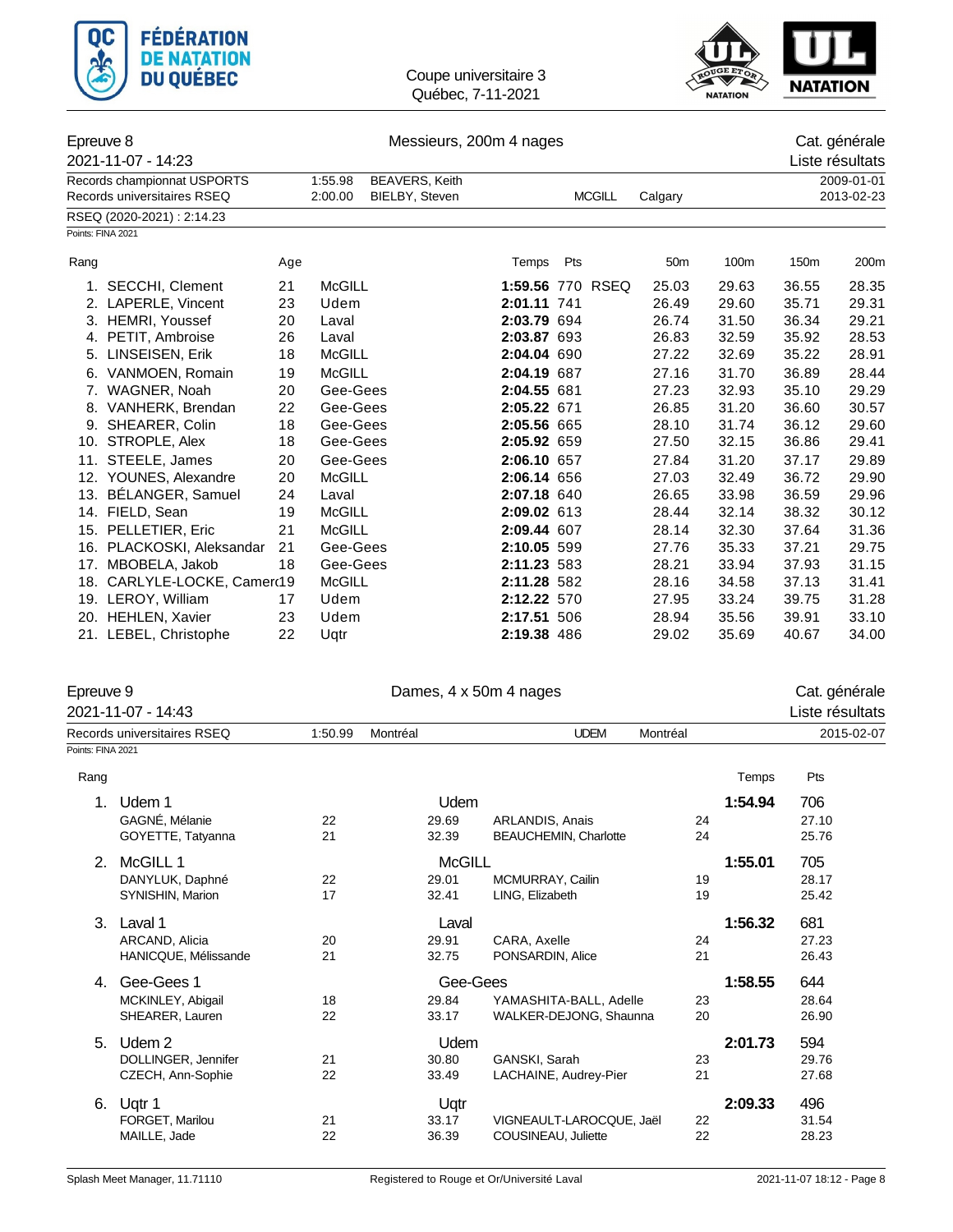



# Epreuve 9, Dames, 4 x 50m 4 nages, Cat. générale

| Rang  |                         |    |               |                      |    | Temps   | Pts   |
|-------|-------------------------|----|---------------|----------------------|----|---------|-------|
|       | Usher 2                 |    | Usher         |                      |    | 2:09.97 | 488   |
|       | <b>MORIN, Gabrielle</b> | 22 | 34.23         | GAMACHE, Sophie      | 23 |         | 31.16 |
|       | <b>HECHACHE, Sara</b>   | 20 | 35.24         | LAVOIE, Véronique    | 19 |         | 29.34 |
| disq. | McGILL <sub>2</sub>     |    | <b>McGILL</b> |                      |    |         |       |
|       | NA. Katie               | 21 | 30.47         | DOUEIHY, Hiba        | 20 |         | 30.01 |
|       | TAN, Christina          | 19 | 34.18         | DOVE-MCFALLS, Carley | 21 |         |       |
| disg. | Usher 1                 |    | Usher         |                      |    |         |       |
|       | CARON, Audrey-Anne      | 21 | 32.44         | CZECH, Justine       | 20 |         |       |
|       | LEGAULT, Eve            | 20 |               | STEJSKAL, Cassandra  | 21 |         |       |
| hc.   | Gee-Gees 2              |    | Gee-Gees      |                      |    | 2:03.40 | 571   |
|       | SPURRELL, McKenna       | 18 | 30.99         | MILLER, Arianna      | 17 |         | 25.46 |
|       | QUINN, Margaret         | 18 | 39.67         | POLLEY, Katie        | 21 |         | 27.28 |

| Epreuve 10        | 2021-11-07 - 14:49              |         |               |                       | Messieurs, 4 x 50m 4 nages |            |         | Cat. générale<br>Liste résultats |
|-------------------|---------------------------------|---------|---------------|-----------------------|----------------------------|------------|---------|----------------------------------|
|                   | Records universitaires RSEQ     | 1:40.02 | <b>McGILL</b> |                       | <b>MCGILL</b>              | Sherbrooke |         | 2018-02-03                       |
| Points: FINA 2021 |                                 |         |               |                       |                            |            |         |                                  |
| Rang              |                                 |         |               |                       |                            |            | Temps   | Pts                              |
| 1 <sub>1</sub>    | Laval 1                         |         |               | Laval                 |                            |            | 1:39.81 | 743 RSEQ                         |
|                   | LAHRICHI, Driss                 | 23      |               | 25.72                 | MILLET, Arthur             | 21         |         | 23.86                            |
|                   | SAINTON, Marcus                 | 19      |               | 28.74                 | AYOUBI, Mehdi              | 23         |         | 21.49                            |
|                   | 2. Gee-Gees 1                   |         |               | Gee-Gees              |                            |            | 1:41.54 | 706                              |
|                   | VANHERK, Brendan                | 22      |               | 26.52                 | PERREAULT, Alexandre       | 22         |         | 23.78                            |
|                   | LEMESLE, Hugo                   | 19      |               | 28.04                 | SCHIFFMANN, Nathan         | 21         |         | 23.20                            |
|                   | 3. Udem 1                       |         |               | Udem                  |                            |            | 1:42.13 | 694                              |
|                   | ST-GERMAIN, Jacob               | 21      |               | 26.14                 | BENADDAD, Ryan             | 22         |         | 24.53                            |
|                   | ASSI, Sasha                     | 21      |               | 28.39                 | LAPERLE, Vincent           | 23         |         | 23.07                            |
| 4.                | McGILL <sub>2</sub>             |         |               | <b>McGILL</b>         |                            |            | 1:44.89 | 641                              |
|                   | ISSA, Hazem                     | 19      |               | 26.56                 | WITTMANN, Matthew          | 20         |         | 25.45                            |
|                   | HEIN, William                   | 21      |               | 28.99                 | NEUMAN, Sean               | 18         |         | 23.89                            |
| 5.                | Gee-Gees 2                      |         |               | Gee-Gees              |                            |            | 1:45.17 | 635                              |
|                   | AGUIAR-WINTER, Evan             | 18      |               | 27.16                 | WAGNER, Noah               | 20         |         | 25.12                            |
|                   | DEMERS, Jamie                   | 22      |               | 29.16                 | BERTRAND, Louis            | 20         |         | 23.73                            |
| 6.                | Laval 2                         |         |               | Laval                 |                            |            | 1:45.99 | 621                              |
|                   | CÔTÉ, Jonathan                  | 19      |               | 26.28                 | <b>BIERBERG, Gregory</b>   | 23         |         | 26.17                            |
|                   | COTÉ, Vincent                   | 21      |               | 29.80                 | DUFRESNE, Jean-Philippe    | 22         |         | 23.74                            |
| 7 <sup>1</sup>    | Usher 1                         |         |               |                       |                            |            |         | 567                              |
|                   | <b>BOUCHER, Charles-Antoine</b> | 19      |               | <b>Usher</b><br>26.47 | GAUDREAU, Simon            | 23         | 1:49.26 | 25.98                            |
|                   | <b>GENESSE-GRENIER, Etienne</b> | 24      |               | 31.58                 | VINSON, Antoine            | 21         |         | 25.23                            |
|                   |                                 |         |               |                       |                            |            |         |                                  |
| 8.                | Udem 2                          |         |               | Udem                  |                            |            | 1:51.28 | 536                              |
|                   | SMITH, Carl                     | 23      |               | 28.62                 | <b>BOLDUC, Mathieu</b>     | 23         |         | 27.02                            |
|                   | THERRIEN, Araya                 | 24      |               | 30.76                 | SUBERO, Pablo              | 19         |         | 24.88                            |
|                   | 9. Uqtr 1                       |         |               | Uqtr                  |                            |            | 1:52.92 | 513                              |
|                   | FATTOUH, Richard                | 21      |               | 29.34                 | LEBEL, Christophe          | 22         |         | 27.92                            |
|                   | <b>BEAULIEU, Charles</b>        | 21      |               | 30.07                 | CARON, Jérémie             | 20         |         | 25.59                            |
|                   |                                 |         |               |                       |                            |            |         |                                  |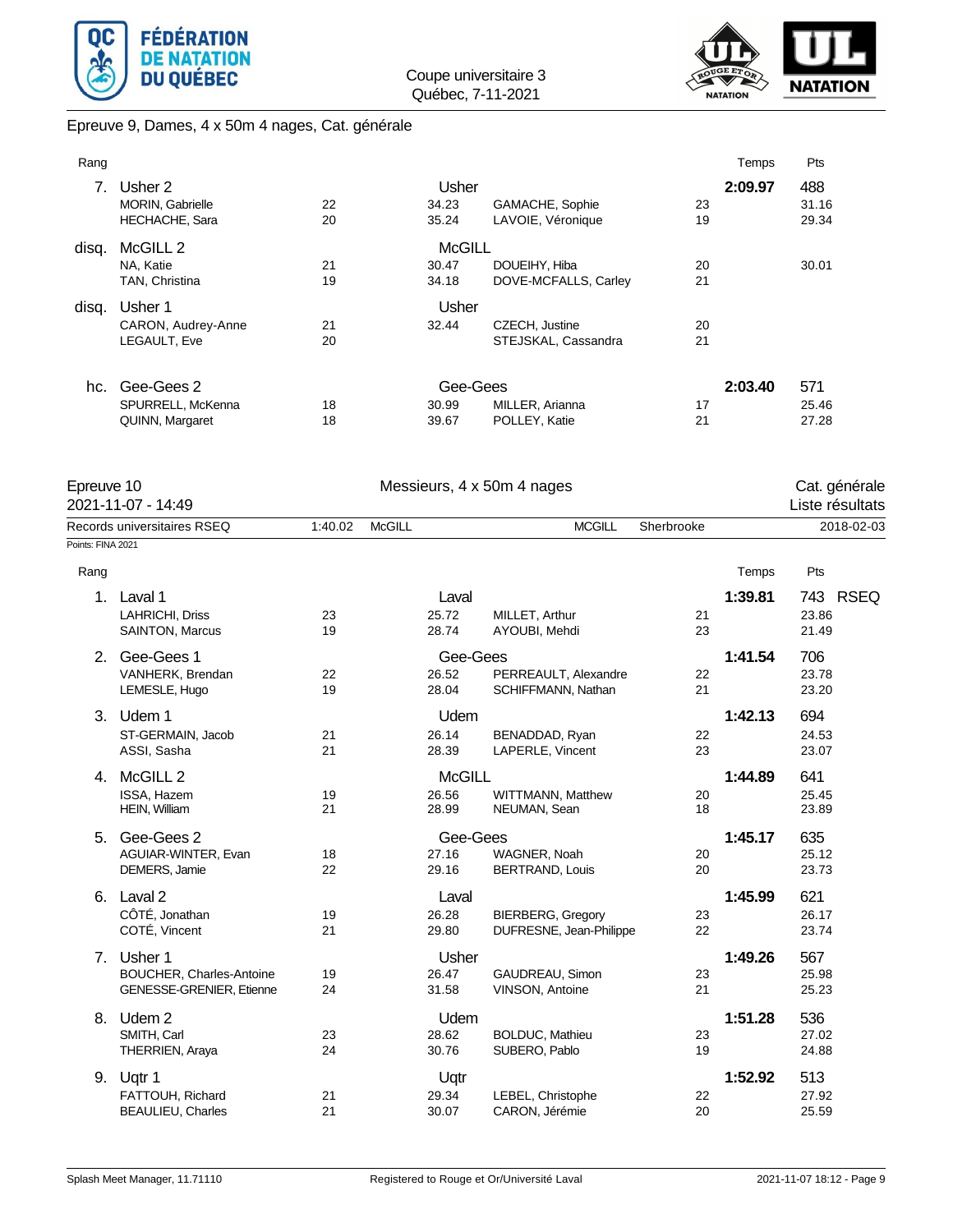



Epreuve 10, Messieurs, 4 x 50m 4 nages, Cat. générale

| Rang |                  |    |        |                          | Temps   | Pts   |
|------|------------------|----|--------|--------------------------|---------|-------|
| 10.  | Usher 2          |    | Usher  |                          | 1:59.53 | 433   |
|      | TEPPAZ, Thibault | 18 | 30.13  | BENABASSI, Mohammed      | 20      | 29.22 |
|      | LÉVESQUE, Jérémi | 20 | 34.41  | <b>BEAULIEU, Nicolas</b> | 19      | 25.77 |
| disa | McGILL 1         |    | McGILL |                          |         |       |
|      | SECCHI, Clement  | 21 | 24.99  | WANG, Samuel             | 25      | 24.16 |
|      | YU, Tengbo       | 20 | 27.67  | COLLIN, Pablo            | 20      |       |

|      | Epreuve 11                  |     | Dames, 200m Brasse         | Cat. générale    |             |             |                 |       |       |                 |
|------|-----------------------------|-----|----------------------------|------------------|-------------|-------------|-----------------|-------|-------|-----------------|
|      | 2021-11-07 - 14:55          |     |                            |                  |             |             |                 |       |       | Liste résultats |
|      | Records championnat USPORTS |     | PIERSE, Annamay<br>2:18.59 |                  |             |             |                 |       |       | 2009-01-01      |
|      | Records universitaires RSEQ |     | 2:25.45                    | HEVEY, Sarah-Lee |             | <b>UDEM</b> | Calgary         |       |       | 2013-02-22      |
|      | RSEQ (2020-2021): 2:48.93   |     |                            |                  |             |             |                 |       |       |                 |
|      | Points: FINA 2021           |     |                            |                  |             |             |                 |       |       |                 |
| Rang |                             | Age |                            |                  | Temps       | Pts         | 50 <sub>m</sub> | 100m  | 150m  | 200m            |
| 1.   | SYNISHIN, Marion            | 17  | <b>McGILL</b>              |                  | 2:35.66 646 |             | 34.70           | 39.59 | 40.77 | 40.60           |
|      | 2. SHEARER, Lauren          | 22  | Gee-Gees                   |                  | 2:36.52 635 |             | 36.02           | 40.50 | 40.27 | 39.73           |
| 3.   | HANICQUE, Mélissande        | 21  | Laval                      |                  | 2:37.61     | 622         | 35.24           | 39.67 | 40.82 | 41.88           |
| 4.   | GOYETTE, Tatyanna           | 21  | Udem                       |                  | 2:38.57 611 |             | 35.24           | 40.15 | 41.45 | 41.73           |
| 5.   | MALLON, Samantha            | 23  | Gee-Gees                   |                  | 2:39.61 599 |             | 36.75           | 40.22 | 41.16 | 41.48           |
| 6.   | GANSKI, Sarah               | 23  | Udem                       |                  | 2:39.97 595 |             | 36.40           | 40.72 | 40.90 | 41.95           |
| 7.   | SHUSTER, Morgane            | 18  | Gee-Gees                   |                  | 2:41.68 576 |             | 36.72           | 40.79 | 42.11 | 42.06           |
| 8.   | CZECH, Ann-Sophie           | 22  | Udem                       |                  | 2:42.63 566 |             | 36.45           | 40.22 | 42.46 | 43.50           |
| 9.   | SHEEDY, Anne-Sophie         | 25  | Laval                      |                  | 2:43.00 562 |             | 36.91           | 40.42 | 42.63 | 43.04           |
| 10.  | QUINN, Margaret             | 18  | Gee-Gees                   |                  | 2:43.48 557 |             | 36.36           | 40.53 | 42.00 | 44.59           |
| 11.  | TAN, Christina              | 19  | <b>McGILL</b>              |                  | 2:43.71     | 555         | 37.01           | 42.54 | 41.81 | 42.35           |
| 12.  | LEGAULT, Eve                | 20  | Usher                      |                  | 2:44.55 546 |             | 37.72           | 42.24 | 42.05 | 42.54           |
| 13.  | LAVOIE, Véronique           | 19  | Usher                      |                  | 2:46.25 530 |             | 37.49           | 42.41 | 43.21 | 43.14           |
| 14.  | MAILLE, Jade                | 22  | Uqtr                       |                  | 2:51.71 481 |             | 38.10           | 42.72 | 44.38 | 46.51           |
|      | 15. HECHACHE, Sara          | 20  | Usher                      |                  | 2:51.82 480 |             | 38.82           | 42.57 | 44.54 | 45.89           |

|                   | Epreuve 12<br>2021-11-07 - 15:02 |     |               | Messieurs, 200m Brasse |             |             |                 |       |       | Cat. générale<br>Liste résultats |
|-------------------|----------------------------------|-----|---------------|------------------------|-------------|-------------|-----------------|-------|-------|----------------------------------|
|                   | Records championnat USPORTS      |     | 2:07.58       | <b>BROWN, Mike</b>     |             |             |                 |       |       | 2009-01-01                       |
|                   | Records universitaires RSEQ      |     | 2:10.29       | LE BLANC, Frédéric     |             | <b>UDEM</b> | Montréal        |       |       | 2012-02-24                       |
|                   | RSEQ (2020-2021): 2:29.00        |     |               |                        |             |             |                 |       |       |                                  |
| Points: FINA 2021 |                                  |     |               |                        |             |             |                 |       |       |                                  |
| Rang              |                                  | Age |               |                        | Temps       | Pts         | 50 <sub>m</sub> | 100m  | 150m  | 200m                             |
|                   | 1. LEMESLE, Hugo                 | 19  | Gee-Gees      |                        | 2:14.18 718 |             | 30.29           | 34.20 | 34.84 | 34.85                            |
| 2.                | <b>BARRETT, William</b>          | 21  | Gee-Gees      |                        | 2:16.36 684 |             | 30.76           | 33.90 | 35.13 | 36.57                            |
| 3.                | <b>SAINTON, Marcus</b>           | 19  | Laval         |                        | 2:16.89 676 |             | 30.87           | 34.73 | 35.40 | 35.89                            |
| 4.                | YU, Tengbo                       | 20  | <b>McGILL</b> |                        | 2:20.02 631 |             | 31.07           | 35.43 | 36.32 | 37.20                            |
| 5.                | PETIT, Ambroise                  | 26  | Laval         |                        | 2:20.63 623 |             | 31.95           | 36.44 | 36.02 | 36.22                            |
| 6.                | LINSEISEN, Erik                  | 18  | <b>McGILL</b> |                        | 2:20.89 620 |             | 33.00           | 36.19 | 35.72 | 35.98                            |
| 7.                | <b>HEMRI, Youssef</b>            | 20  | Laval         |                        | 2:22.01     | 605         | 32.20           | 35.46 | 36.66 | 37.69                            |
| 8.                | HAYCOCK, Jack                    | 19  | Gee-Gees      |                        | 2:22.49 599 |             | 31.42           | 35.39 | 37.01 | 38.67                            |
| 9.                | HEIN, William                    | 21  | <b>McGILL</b> |                        | 2:22.96 593 |             | 32.61           | 36.38 | 36.59 | 37.38                            |
| 10.               | DEMERS, Jamie                    | 22  | Gee-Gees      |                        | 2:23.03 592 |             | 31.90           | 36.77 | 37.57 | 36.79                            |
| 11.               | MARTIN, John                     | 19  | <b>McGILL</b> |                        | 2:24.32 577 |             | 32.97           | 36.79 | 37.41 | 37.15                            |
|                   | 12. PELLETIER, Eric              | 21  | <b>McGILL</b> |                        | 2:25.21 566 |             | 32.33           | 36.21 | 37.60 | 39.07                            |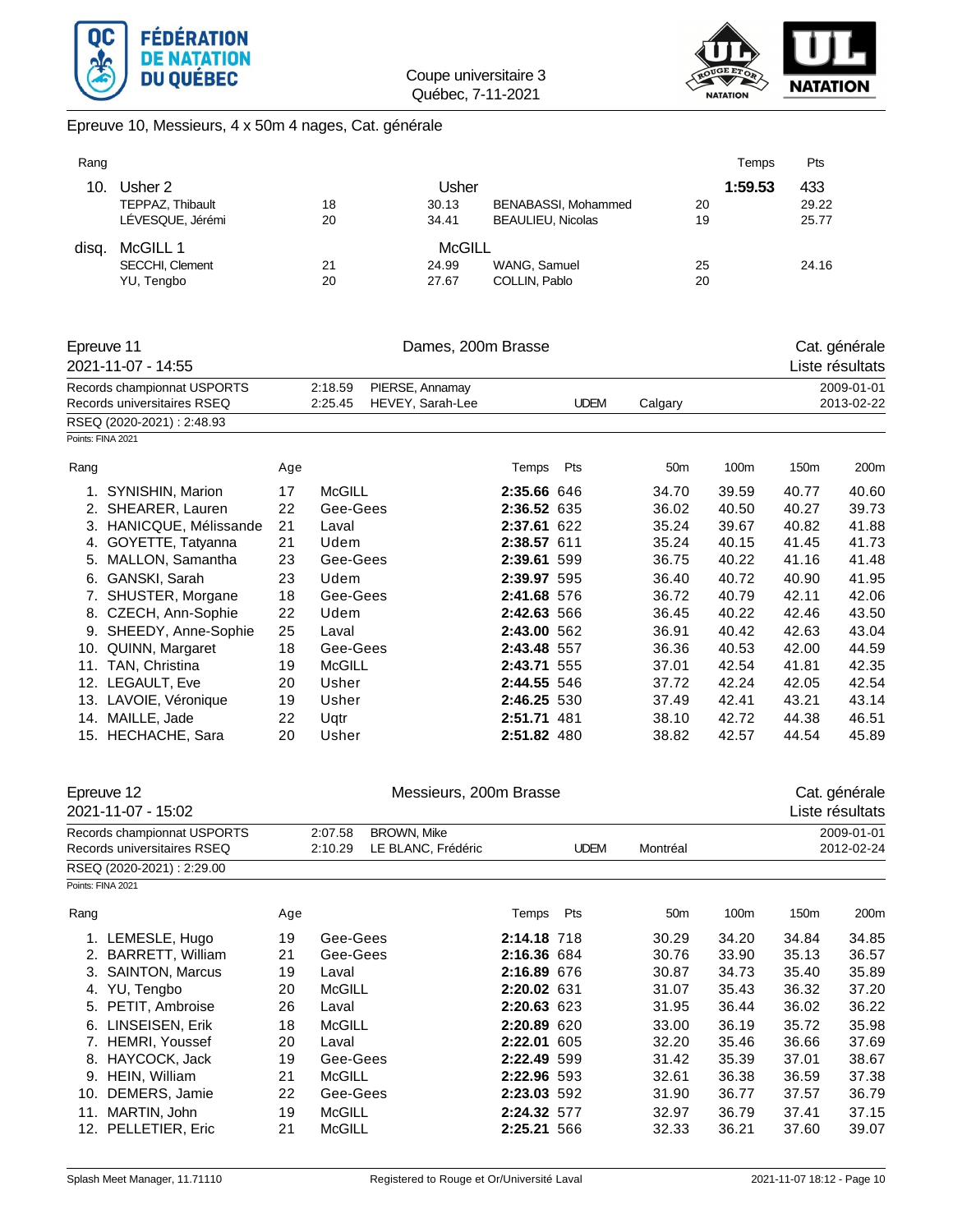



## Epreuve 12, Messieurs, 200m Brasse, Cat. générale

| Rang              |                                                            | Age |                |                                   |                | Temps       | Pts         | 50 <sub>m</sub> | 100m  | 150m  | 200m                     |
|-------------------|------------------------------------------------------------|-----|----------------|-----------------------------------|----------------|-------------|-------------|-----------------|-------|-------|--------------------------|
|                   | 13. COTÉ, Vincent                                          | 21  | Laval          |                                   |                | 2:25.40 564 |             | 32.66           | 36.78 | 37.60 | 38.36                    |
|                   | 14. ASSI, Sasha                                            | 21  | Udem           |                                   |                | 2:26.91 547 |             | 32.96           | 37.83 | 38.73 | 37.39                    |
|                   | 15. HEHLEN, Xavier                                         | 23  | Udem           |                                   |                | 2:28.72 527 |             | 32.67           | 37.19 | 38.96 | 39.90                    |
|                   | 16. CARLYLE-LOCKE, Camerd19                                |     | <b>McGILL</b>  |                                   |                | 2:29.17 522 |             | 33.14           | 37.28 | 38.90 | 39.85                    |
| Epreuve 13        |                                                            |     |                |                                   | Dames, 50m Dos |             |             |                 |       |       | Cat. générale            |
|                   | 2021-11-07 - 15:09                                         |     |                |                                   |                |             |             |                 |       |       | Liste résultats          |
|                   | Records championnat USPORTS<br>Records universitaires RSEQ |     | 26.15<br>27.57 | MASSE, Kylie<br>CARROLL, Jennifer |                |             | <b>UQTR</b> | Edmonton        |       |       | 2018-02-22<br>2005-02-25 |
|                   | RSEQ (2020-2021): 31.71                                    |     |                |                                   |                |             |             |                 |       |       |                          |
| Points: FINA 2021 |                                                            |     |                |                                   |                |             |             |                 |       |       |                          |
| Rang              |                                                            |     |                | Age                               |                |             |             |                 | Temps | Pts   |                          |
| 1.                | DANYLUK, Daphné                                            |     |                | 22                                | <b>McGILL</b>  |             |             |                 | 29.14 | 678   |                          |
| 2.                | PANOS, Nicolleta                                           |     |                | 18                                | <b>McGILL</b>  |             |             |                 | 29.38 | 661   |                          |
| 3.                | GAGNÉ, Mélanie                                             |     |                | 22                                | Udem           |             |             |                 | 29.82 | 632   |                          |
| 4.                | VAN NOORD, Nikki                                           |     |                | 23                                | <b>McGILL</b>  |             |             |                 | 29.86 | 630   |                          |
| 5.                | ARCAND, Alicia                                             |     |                | 20                                | Laval          |             |             |                 | 29.98 | 622   |                          |
| 6.                | MCKINLEY, Abigail                                          |     |                | 18                                | Gee-Gees       |             |             |                 | 30.05 | 618   |                          |
| 7.                | DOVE-MCFALLS, Carley                                       |     |                | 21                                | <b>McGILL</b>  |             |             |                 | 30.25 | 606   |                          |
| 8.                | NA, Katie                                                  |     |                | 21                                | <b>McGILL</b>  |             |             |                 | 30.64 | 583   |                          |
| 9.                | CAISSIE, Veronique                                         |     |                | 22                                | Laval          |             |             |                 | 30.81 | 573   |                          |
| 10.               | SPURRELL, McKenna                                          |     |                | 18                                | Gee-Gees       |             |             |                 | 30.87 | 570   |                          |
| 11.               | MOLLIN, Hana                                               |     |                | 19                                | <b>McGILL</b>  |             |             |                 | 31.06 | 559   |                          |
| 12.               | DOLLINGER, Jennifer                                        |     |                | 21                                | Udem           |             |             |                 | 31.07 | 559   |                          |
| 13.               | DEARNALEY, Isabelle                                        |     |                | 18                                | Gee-Gees       |             |             |                 | 31.27 | 548   |                          |
|                   | 14. PEEL, Katherine                                        |     |                | 21                                | Gee-Gees       |             |             |                 | 31.33 | 545   |                          |
| 15.               | FORGET, Marilou                                            |     |                | 21                                | Uqtr           |             |             |                 | 32.60 | 484   |                          |
| 16.               | <b>DESBIENS, Carolane</b>                                  |     |                | 22                                | Udem           |             |             |                 | 33.76 | 436   |                          |

|                   | Epreuve 14<br>2021-11-07 - 15:12                           |                | Messieurs, 50m Dos                                        |               |                            |       |                          | Cat. générale<br>Liste résultats |
|-------------------|------------------------------------------------------------|----------------|-----------------------------------------------------------|---------------|----------------------------|-------|--------------------------|----------------------------------|
|                   | Records championnat USPORTS<br>Records universitaires RSEQ | 24.05<br>24.52 | ASPINALL, Kelly<br><b>SECCHI, Clement</b><br><b>MCGIL</b> |               | Saanich Commonwealth Place |       | 2013-01-01<br>2020-02-20 |                                  |
|                   | RSEQ (2020-2021): 27.96                                    |                |                                                           |               |                            |       |                          |                                  |
| Points: FINA 2021 |                                                            |                |                                                           |               |                            |       |                          |                                  |
| Rang              |                                                            |                | Age                                                       |               |                            | Temps | Pts                      |                                  |
| 1.                | MILLET, Arthur                                             |                | 21                                                        | Laval         |                            | 24.47 | 748                      | <b>RSEQ</b>                      |
| 2.                | <b>SECCHI, Clement</b>                                     |                | 21                                                        | <b>McGILL</b> |                            | 25.01 | 701                      |                                  |
| 3.                | LAHRICHI, Driss                                            |                | 23                                                        | Laval         |                            | 25.81 | 638                      |                                  |
| 4.                | PERREAULT, Alexandre                                       |                | 22                                                        | Gee-Gees      |                            | 25.93 | 629                      |                                  |
| 5.                | CÔTÉ, Jonathan                                             |                | 19                                                        | Laval         |                            | 26.43 | 594                      |                                  |
| 6.                | WANG, Samuel                                               |                | 25                                                        | <b>McGILL</b> |                            | 26.58 | 584                      |                                  |
| 7.                | <b>WITTMANN, Matthew</b>                                   |                | 20                                                        | McGILL        |                            | 26.67 | 578                      |                                  |
| 8.                | ST-GERMAIN, Jacob                                          |                | 21                                                        | <b>Udem</b>   |                            | 26.68 | 577                      |                                  |
| 9.                | VANHERK, Brendan                                           |                | 22                                                        | Gee-Gees      |                            | 26.69 | 577                      |                                  |
| 10.               | AGUIAR-WINTER, Evan                                        |                | 18                                                        | Gee-Gees      |                            | 27.23 | 543                      |                                  |
| 11.               | LEROY, William                                             |                | 17                                                        | Udem          |                            | 27.61 | 521                      |                                  |
| 12.               | ROBERGE, Charles                                           |                | 19                                                        | Usher         |                            | 28.04 | 497                      |                                  |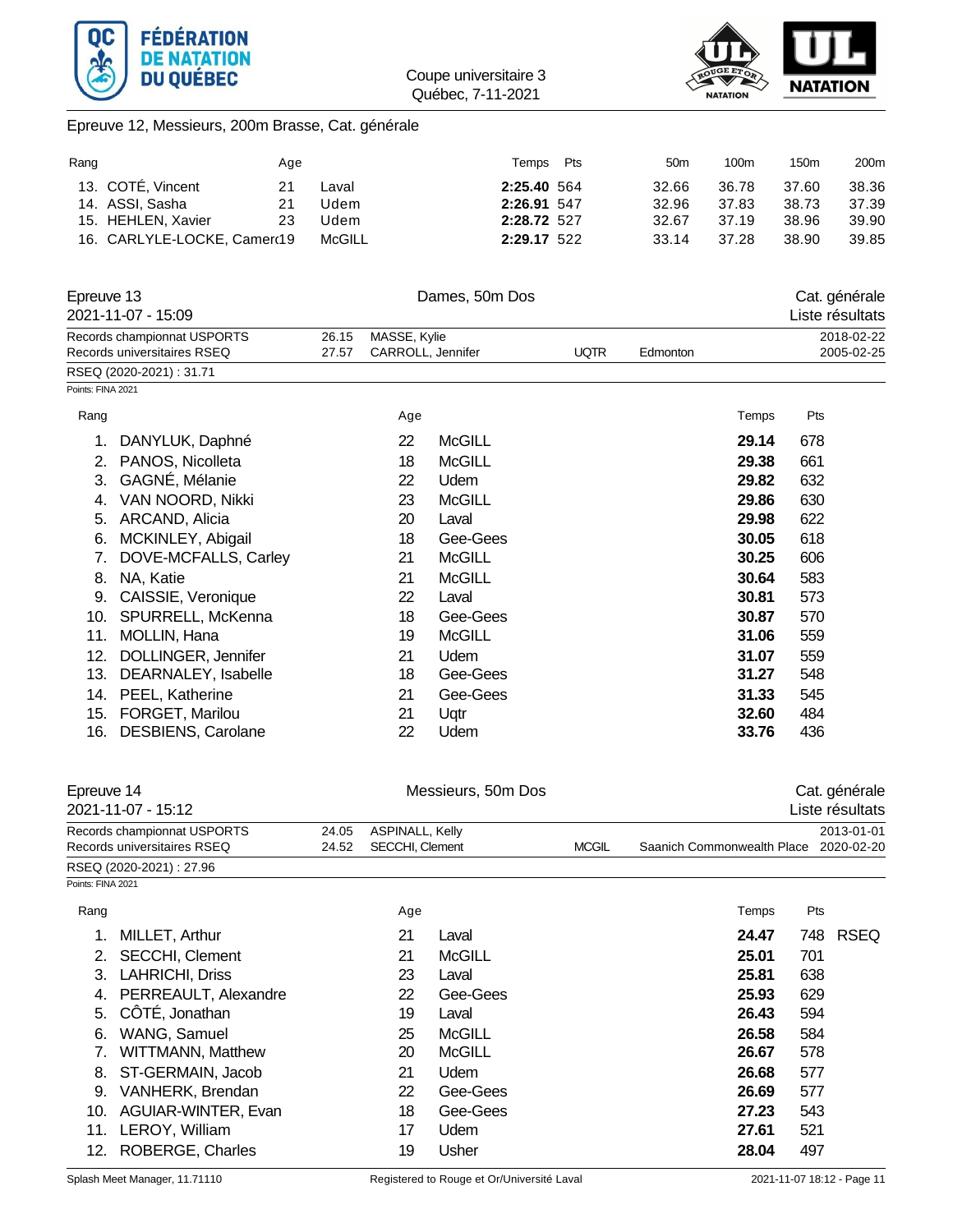



Epreuve 14, Messieurs, 50m Dos, Cat. générale

| Rang |                              | Age |             | Temps | Pts |
|------|------------------------------|-----|-------------|-------|-----|
|      | 13. GENESSE-GRENIER, Etienne | 24  | Usher       | 28.79 | 459 |
|      | 14. SMITH, Carl              | 23  | <b>Udem</b> | 28.81 | 458 |
|      | 15. FATTOUH, Richard         | 21  | Ugtr        | 29.19 | 441 |
|      | 16. TEPPAZ, Thibault         | 18  | Usher       | 29.80 | 414 |
|      | 17. BEAULIEU, Nicolas        | 19  | Usher       | 31.26 | 359 |
|      |                              |     |             |       |     |
|      | hc. BAKER, Bryce             | 18  | Gee-Gees    | 27.81 | 510 |

## Epreuve 15 Cat. générale 2021-11-07 - 15:18 Liste résultats

|      | Records championnat USPORTS<br>Records universitaires RSEQ |     | 52.46<br>MAINVILLE, Sandrine<br>52.46<br>MAINVILLE, Sandrine | <b>UDEM</b><br><b>UDEM</b> | Toronto<br>Toronto |                 | 2018-02-24<br>2018-02-24 |  |
|------|------------------------------------------------------------|-----|--------------------------------------------------------------|----------------------------|--------------------|-----------------|--------------------------|--|
|      | RSEQ (2020-2021): 1:01.60                                  |     |                                                              |                            |                    |                 |                          |  |
|      | Points: FINA 2021                                          |     |                                                              |                            |                    |                 |                          |  |
| Rang |                                                            | Age |                                                              | Temps                      | Pts                | 50 <sub>m</sub> | 100m                     |  |
| 1.   | LING, Elizabeth                                            | 19  | <b>McGILL</b>                                                | 56.19                      | 715                | 27.37           | 28.82                    |  |
| 2.   | SARTY, Isabel                                              | 22  | <b>McGILL</b>                                                | 56.74                      | 694                | 27.45           | 29.29                    |  |
| 3.   | ARLANDIS, Anais                                            | 24  | Udem                                                         | 56.83                      | 691                | 27.80           | 29.03                    |  |
| 4.   | ZAPPAROLI, Greta                                           | 18  | <b>McGILL</b>                                                | 57.13                      | 680                | 27.46           | 29.67                    |  |
| 5.   | CARA, Axelle                                               | 24  | Laval                                                        | 57.60                      | 663                | 27.85           | 29.75                    |  |
| 6.   | PONSARDIN, Alice                                           | 21  | Laval                                                        | 57.80                      | 657                | 27.86           | 29.94                    |  |
|      | 7. PANOS, Nicolleta                                        | 18  | <b>McGILL</b>                                                | 58.08                      | 647                | 27.90           | 30.18                    |  |
| 8.   | CARRIÈRE, Rosalie                                          | 20  | Laval                                                        | 58.76                      | 625                | 28.07           | 30.69                    |  |
|      | 9. MCINNES, Rachel                                         | 18  | Gee-Gees                                                     | 58.88                      | 621                | 28.61           | 30.27                    |  |
|      | 10. LETOURNEAU, Anne-Gaëlle                                | 21  | Usher                                                        | 59.25                      | 610                | 28.75           | 30.50                    |  |
|      | 11. VACHON, Florence                                       | 21  | Udem                                                         | 59.45                      | 603                | 28.83           | 30.62                    |  |
|      | 12. OLSZEWSKI, Ana                                         | 21  | <b>McGILL</b>                                                | 59.48                      | 602                | 28.28           | 31.20                    |  |
|      | 13. STEJSKAL, Cassandra                                    | 21  | Usher                                                        | 59.66                      | 597                | 28.62           | 31.04                    |  |
|      | 14. ELLIOTT, Taylor                                        | 17  | Gee-Gees                                                     | 59.73                      | 595                | 29.05           | 30.68                    |  |
|      | 15. COUSINEAU, Juliette                                    | 22  | Uqtr                                                         | 59.84                      | 592                | 28.77           | 31.07                    |  |
|      | 16. DALTON, Maiya                                          | 18  | Gee-Gees                                                     | 1:00.11                    | 584                | 28.88           | 31.23                    |  |
|      | 17. MOFFITT, Abigail                                       | 18  | Gee-Gees                                                     | 1:00.20                    | 581                | 29.08           | 31.12                    |  |
|      | 18. DAGENAIS, Noémie                                       | 22  | Udem                                                         | 1:00.28                    | 579                | 28.90           | 31.38                    |  |
|      | 19. WALKER-DEJONG, Shaunna                                 | 20  | Gee-Gees                                                     | 1:00.41                    | 575                | 29.12           | 31.29                    |  |
|      | 20. ROCH, Carolane                                         | 22  | Laval                                                        | 1:00.47                    | 573                | 29.30           | 31.17                    |  |
|      | MILLER, Arianna                                            | 17  | Gee-Gees                                                     | 1:00.47                    | 573                | 29.79           | 30.68                    |  |
|      | 22. CARON, Audrey-Anne                                     | 21  | Usher                                                        | 1:00.51                    | 572                | 29.14           | 31.37                    |  |
|      | 23. LACHAINE, Audrey-Pier                                  | 21  | Udem                                                         | 1:00.73                    | 566                | 29.51           | 31.22                    |  |
|      | 24. MEHARG, Amy                                            | 18  | Gee-Gees                                                     | 1:01.14                    | 555                | 29.55           | 31.59                    |  |
|      | 25. SHEMILT, Sydney                                        | 17  | <b>McGILL</b>                                                | 1:01.21                    | 553                | 29.30           | 31.91                    |  |
| 26.  | CASSIVI-VERMETTE, Maeva                                    | 20  | Usher                                                        | 1:01.94                    | 533                | 29.62           | 32.32                    |  |
|      | 27. GAGNÉ, Clara                                           | 22  | Laval                                                        | 1:02.29                    | 524                | 29.71           | 32.58                    |  |
|      | 28. SYNISHIN, Marion                                       | 17  | <b>McGILL</b>                                                | 1:02.67                    | 515                | 30.16           | 32.51                    |  |
|      | 29. LEGAULT, Eve                                           | 20  | Usher                                                        | 1:04.00                    | 484                | 30.52           | 33.48                    |  |
|      | 30. HECHACHE, Sara                                         | 20  | Usher                                                        | 1:04.55                    | 471                | 31.14           | 33.41                    |  |
|      | 31. LAVOIE, Véronique                                      | 19  | Usher                                                        | 1:04.65                    | 469                | 31.32           | 33.33                    |  |
| 32.  | MORIN, Gabrielle                                           | 22  | Usher                                                        | 1:05.13                    | 459                | 31.25           | 33.88                    |  |
| 33.  | DOUEIHY, Hiba                                              | 20  | <b>McGILL</b>                                                | 1:05.19                    | 457                | 30.96           | 34.23                    |  |

34. TRÉPANIER, Stéphanie 21 Usher **1:05.50** 451 31.80 33.70 35. CZECH, Justine 20 Usher **1:05.70** 447 31.89 33.81 36. CARTIER, Anabelle 19 Usher **1:05.99** 441 31.96 34.03 37. FECTEAU, Ariane 21 Usher **1:07.49** 412 31.97 35.52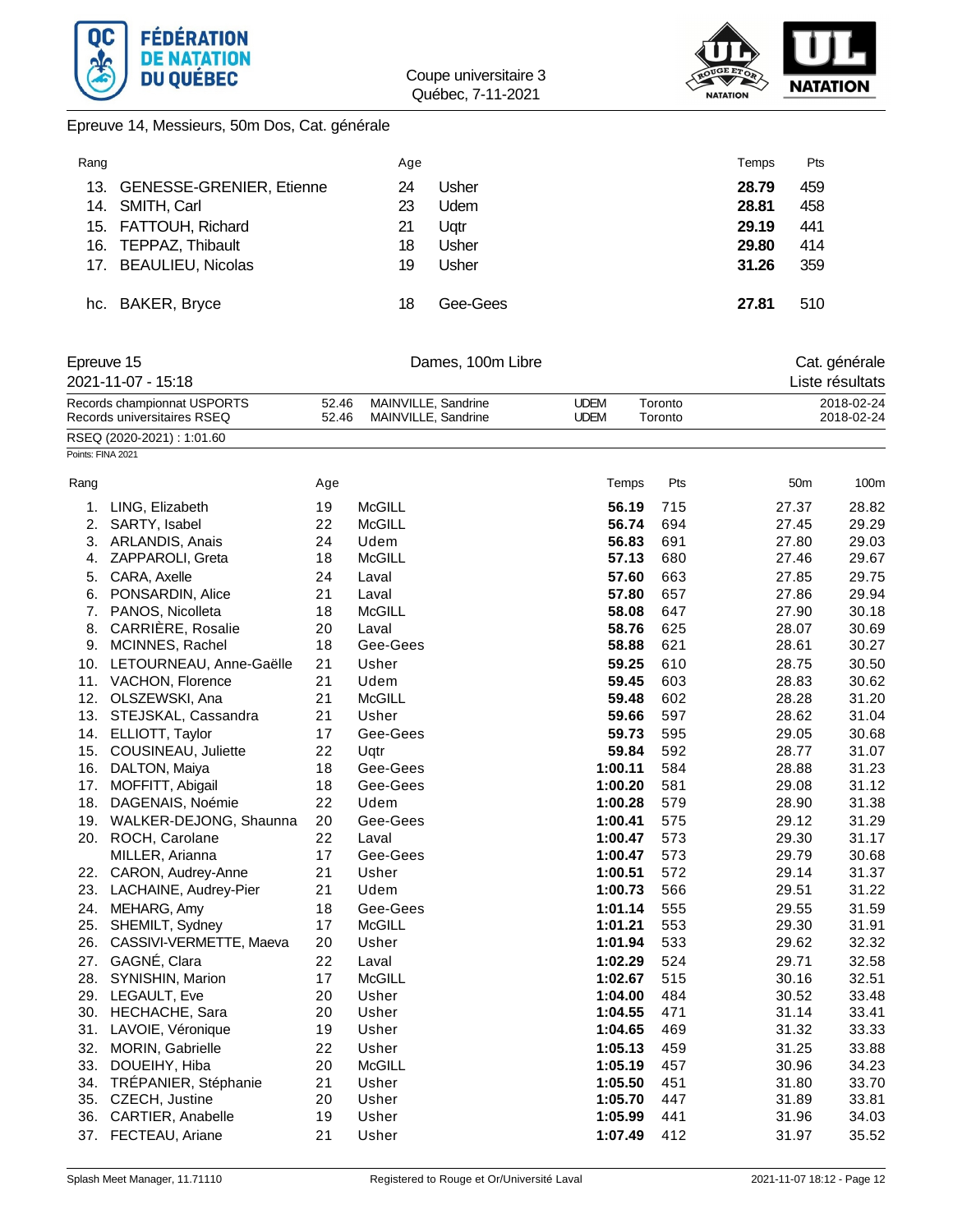



# Epreuve 15, Dames, 100m Libre, Cat. générale

| Rang |                             | Age |      | Temps   | Pts  | 50 <sub>m</sub> | 100m  |
|------|-----------------------------|-----|------|---------|------|-----------------|-------|
|      | 38. BOISVERT, Noémie        | 19  | Uatr | 1:08.22 | -399 | 32.22           | 36.00 |
|      | disg. BEAUCHEMIN, Charlotte | 24  | Udem |         |      |                 |       |

|                   | Epreuve 16                        |       | Messieurs, 100m Libre    |        |         |       | Cat. générale   |
|-------------------|-----------------------------------|-------|--------------------------|--------|---------|-------|-----------------|
|                   | 2021-11-07 - 15:29                |       |                          |        |         |       | Liste résultats |
|                   | Records championnat USPORTS       | 46.94 | KISIL, Juri              |        |         |       | 2017-02-25      |
|                   | Records universitaires RSEQ       | 48.41 | MASSIE-MARTEL, Dominique | ULAVAL | Toronto |       | 2014-02-22      |
|                   | RSEQ (2020-2021): 54.57           |       |                          |        |         |       |                 |
| Points: FINA 2021 |                                   |       |                          |        |         |       |                 |
| Rang              |                                   | Age   |                          | Temps  | Pts     | 50m   | 100m            |
| 1.                | AYOUBI, Mehdi                     | 23    | Laval                    | 49.83  | 733     | 23.66 | 26.17           |
| 2.                | LAPERLE, Vincent                  | 23    | Udem                     | 50.00  | 726     | 24.44 | 25.56           |
| 3.                | BELKHELLADI, Malachy              | 18    | <b>McGILL</b>            | 50.04  | 724     | 24.15 | 25.89           |
| 4.                | COLLIN, Pablo                     | 20    | McGILL                   | 50.13  | 720     | 24.07 | 26.06           |
| 5.                | BÉLANGER, Samuel                  | 24    | Laval                    | 50.53  | 703     | 24.61 | 25.92           |
| 6.                | HEMRI, Ali                        | 20    | Laval                    | 50.59  | 700     | 24.87 | 25.72           |
| 7.                | ISSA, Hazem                       | 19    | <b>McGILL</b>            | 50.84  | 690     | 24.26 | 26.58           |
| 8.                | DEHEM-LEMELIN, Bruno              | 21    | McGILL                   | 51.28  | 673     | 25.06 | 26.22           |
| 9.                | SCHIFFMANN, Nathan                | 21    | Gee-Gees                 | 51.54  | 662     | 25.19 | 26.35           |
| 10.               | <b>BERTRAND, Louis</b>            | 20    | Gee-Gees                 | 51.65  | 658     | 25.05 | 26.60           |
| 11.               | WAGNER, Noah                      | 20    | Gee-Gees                 | 51.96  | 646     | 25.06 | 26.90           |
| 12.               | SHEARER, Colin                    | 18    | Gee-Gees                 | 52.18  | 638     | 25.46 | 26.72           |
| 13.               | LANOUETTE, Christophe             | 20    | Gee-Gees                 | 52.51  | 626     | 25.11 | 27.40           |
| 14.               | <b>BOUCHER, Charles-Antoine</b>   | 19    | Usher                    | 52.52  | 626     | 25.13 | 27.39           |
|                   | 15. HEIN, William                 | 21    | <b>McGILL</b>            | 52.56  | 625     | 25.46 | 27.10           |
| 16.               | DESJARDINS-LABELLE, Alexan/25:    |       | Udem                     | 52.57  | 624     | 25.14 | 27.43           |
|                   | 17. LINSEISEN, Erik               | 18    | <b>McGILL</b>            | 52.77  | 617     | 25.27 | 27.50           |
|                   | 18. LAFLEUR, Maxime               | 19    | Usher                    | 52.81  | 616     | 25.25 | 27.56           |
|                   | 19. DUFRESNE, Jean-Philippe       | 22    | Laval                    | 52.84  | 615     | 25.33 | 27.51           |
|                   | 20. GAUDREAU, Simon               | 23    | Usher                    | 52.96  | 611     | 25.45 | 27.51           |
|                   | 21. MBOBELA, Jakob                | 18    | Gee-Gees                 | 52.99  | 609     | 25.40 | 27.59           |
| 22.               | BENADDAD, Ryan                    | 22    | Udem                     | 53.50  | 592     | 25.21 | 28.29           |
| 23.               | FRIKECH, Salim                    | 17    | Laval                    | 53.88  | 580     | 25.85 | 28.03           |
|                   | 24. BIERBERG, Gregory             | 23    | Laval                    | 54.03  | 575     | 26.24 | 27.79           |
| 25.               | <b>BONGERS, Nils</b>              | 19    | Laval                    | 54.24  | 568     | 26.01 | 28.23           |
| 26.               | LAUZON, Maxim                     | 22    | Laval                    | 54.63  | 556     | 26.37 | 28.26           |
| 27.               | SUBERO, Pablo                     | 19    | Udem                     | 54.69  | 554     | 26.17 | 28.52           |
| 28.               | <b>SAINTON, Marcus</b>            | 19    | Laval                    | 55.08  | 543     | 26.65 | 28.43           |
| 29.               | BILODEAU, Thomas                  | 21    | Usher                    | 55.57  | 528     | 26.83 | 28.74           |
|                   | 30. VINSON, Antoine               | 21    | Usher                    | 55.73  | 524     | 26.62 | 29.11           |
| 31.               | <b>GAGNON, Frederic</b>           | 23    | Udem                     | 56.12  | 513     | 27.21 | 28.91           |
| 32.               | JOLICOEUR-DESROCHES, Anti28e      |       | Usher                    | 57.06  | 488     | 28.03 | 29.03           |
|                   | 33. LEBEL, Christophe             | 22    | Uqtr                     | 57.13  | 486     | 27.62 | 29.51           |
|                   | 34. CHATELAIN-LAFLAMME, Antoine23 |       | Udem                     | 57.15  | 486     | 27.22 | 29.93           |
| 35.               | CARON, Jérémie                    | 20    | Uqtr                     | 58.85  | 445     | 27.56 | 31.29           |
|                   | hc. DUVAL, Raphael                | 23    | Laval                    | 54.47  | 561     | 26.28 | 28.19           |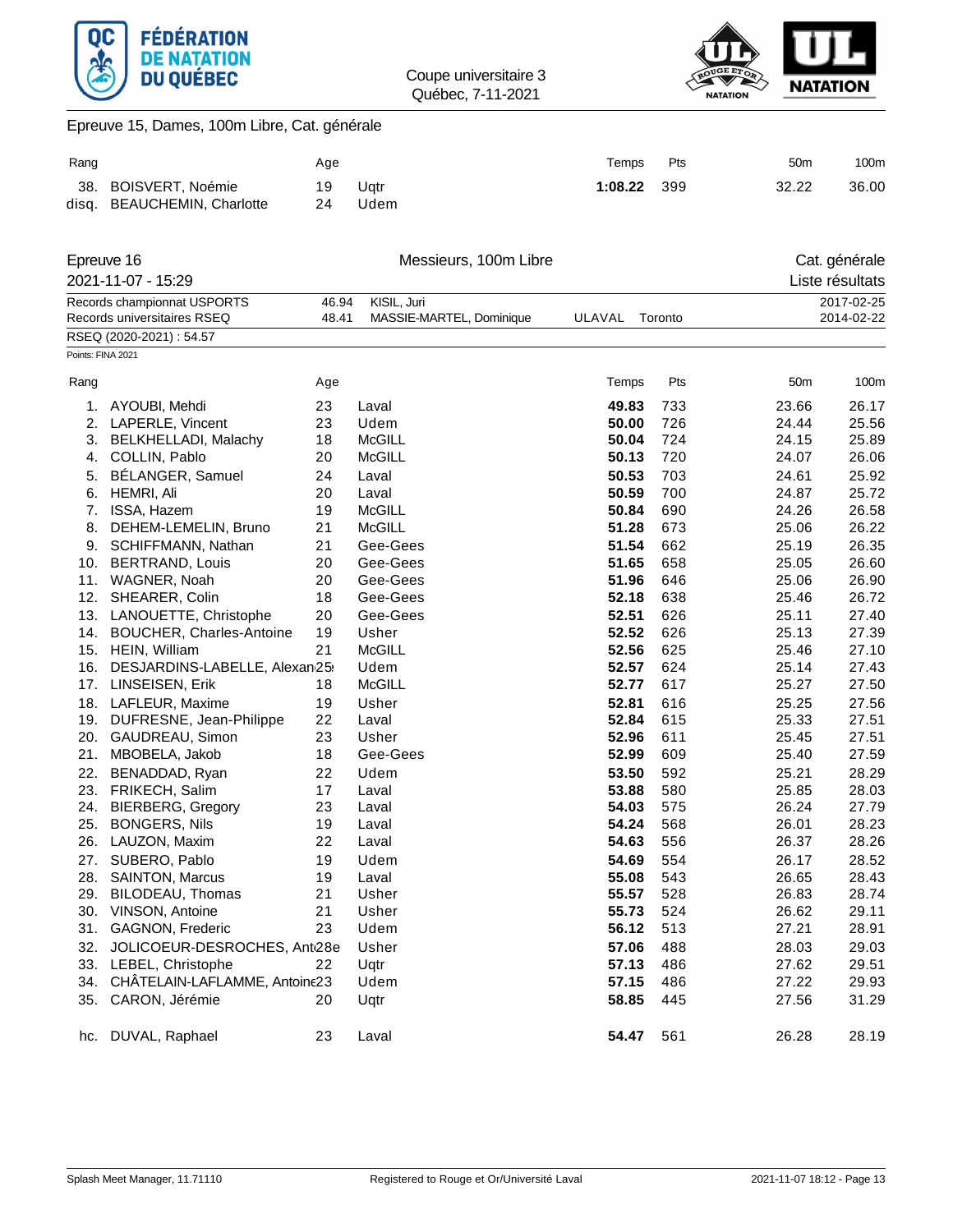



| Epreuve 17<br>2021-11-07 - 15:38                           |                             |     |                                                         | Cat. générale<br>Liste résultats   |             |             |                           |                 |                          |               |  |
|------------------------------------------------------------|-----------------------------|-----|---------------------------------------------------------|------------------------------------|-------------|-------------|---------------------------|-----------------|--------------------------|---------------|--|
|                                                            |                             |     |                                                         |                                    |             |             |                           |                 |                          | 2007-01-01    |  |
| Records championnat USPORTS<br>Records universitaires RSEQ |                             |     | 2:08.69<br>2:08.69                                      | LACROIX, Audrey<br>LACROIX, Audrey |             | <b>UDEM</b> | Halifax                   |                 |                          | 2007-02-23    |  |
|                                                            | RSEQ (2020-2021): 2:32.00   |     |                                                         |                                    |             |             |                           |                 |                          |               |  |
|                                                            | Points: FINA 2021           |     |                                                         |                                    |             |             |                           |                 |                          |               |  |
|                                                            |                             |     |                                                         |                                    |             |             |                           |                 |                          |               |  |
| Rang                                                       |                             | Age |                                                         |                                    | Temps       | Pts         | 50 <sub>m</sub>           | 100m            | 150m                     | 200m          |  |
|                                                            | 1. LO, Naomie               | 18  | <b>McGILL</b>                                           |                                    | 2:17.04 664 |             | 31.66                     | 34.57           | 35.04                    | 35.77         |  |
|                                                            | 2. MCKINLEY, Abigail        | 18  | Gee-Gees                                                |                                    | 2:19.08 636 |             | 30.80                     | 34.76           | 36.95                    | 36.57         |  |
| 3.                                                         | MILLER, Erin                | 21  | <b>McGILL</b>                                           |                                    | 2:19.80 626 |             | 31.06                     | 35.31           | 35.82                    | 37.61         |  |
|                                                            | 4. YAMASHITA-BALL, Adelle   | 23  | Gee-Gees                                                |                                    | 2:20.53 616 |             | 31.79                     | 35.45           | 36.48                    | 36.81         |  |
|                                                            | 5. DESJARLAIS, Mia          | 21  | McGILL                                                  |                                    | 2:22.59 590 |             | 31.87                     | 36.32           | 36.87                    | 37.53         |  |
|                                                            | 6. MCMURRAY, Cailin         | 19  | McGILL                                                  |                                    | 2:23.23 582 |             | 31.83                     | 36.99           | 37.10                    | 37.31         |  |
|                                                            | 7. NIELSON, Kate            | 21  | Gee-Gees                                                |                                    | 2:25.29 557 |             | 32.41                     | 36.51           | 37.21                    | 39.16         |  |
| 8.                                                         | DUCHESNE, Megan             | 22  | Laval                                                   |                                    | 2:33.20 475 |             | 33.08                     | 38.31           | 39.41                    | 42.40         |  |
|                                                            | 9. GAMACHE, Sophie          | 23  | Usher                                                   |                                    | 2:35.15 458 |             | 34.15                     | 39.23           | 40.73                    | 41.04         |  |
|                                                            |                             |     |                                                         | Messieurs, 200m Papillon           |             |             |                           |                 |                          | Cat. générale |  |
| Epreuve 18<br>2021-11-07 - 15:45                           |                             |     |                                                         |                                    |             |             |                           | Liste résultats |                          |               |  |
| Records championnat USPORTS<br>Records universitaires RSEQ |                             |     | 1:54.56<br>ALLAN, Coleman<br>CASARIN, Davide<br>1:57.45 |                                    |             | <b>OTT</b>  | <b>UBC Aquatic Centre</b> |                 | 2015-01-01<br>2019-02-23 |               |  |
|                                                            | RSEQ (2020-2021): 2:12.79   |     |                                                         |                                    |             |             |                           |                 |                          |               |  |
|                                                            | Points: FINA 2021           |     |                                                         |                                    |             |             |                           |                 |                          |               |  |
| Rang                                                       |                             | Age |                                                         |                                    | Temps       | Pts         | 50 <sub>m</sub>           | 100m            | 150m                     | 200m          |  |
|                                                            | 1. SECCHI, Clement          | 21  | <b>McGILL</b>                                           |                                    | 1:57.27 786 |             | 26.15                     | 29.85           | 30.47                    | 30.80         |  |
|                                                            | 2. VANHERK, Brendan         | 22  | Gee-Gees                                                |                                    | 2:02.95 682 |             | 27.46                     | 30.89           | 31.60                    | 33.00         |  |
|                                                            | 3. PETIT, Ambroise          | 26  | Laval                                                   |                                    | 2:04.02 664 |             | 27.74                     | 31.78           | 32.12                    | 32.38         |  |
|                                                            | 4. NICKERSON, Judson        | 21  | Gee-Gees                                                |                                    | 2:05.28 644 |             | 28.25                     | 32.01           | 32.00                    | 33.02         |  |
|                                                            | 5. MASSE-SAVARD, Nicolas 26 |     | Udem                                                    |                                    | 2:05.32 644 |             | 29.01                     | 31.83           | 32.26                    | 32.22         |  |
| 6.                                                         | BEAUDIN-BOLDUC, Natha22     |     | Laval                                                   |                                    | 2:05.47 642 |             | 28.88                     | 32.10           | 32.76                    | 31.73         |  |
|                                                            | 7. STROPLE, Alex            | 18  | Gee-Gees                                                |                                    | 2:06.49 626 |             | 28.60                     | 32.41           | 32.58                    | 32.90         |  |
|                                                            | 8. YOUNES, Alexandre        | 20  | <b>McGILL</b>                                           |                                    | 2:06.91 620 |             | 28.79                     | 32.05           | 32.31                    | 33.76         |  |
|                                                            | 9. PLACKOSKI, Aleksandar    | 21  | Gee-Gees                                                |                                    | 2:08.96 591 |             | 27.66                     | 31.18           | 33.07                    | 37.05         |  |
|                                                            | 10. BOLDUC, Mathieu         | 23  | Udem                                                    |                                    | 2:11.19 561 |             | 28.68                     | 32.47           | 33.89                    | 36.15         |  |
|                                                            | 11. CASTELLANOS MOLINA, A27 |     | Laval                                                   |                                    | 2:11.34 559 |             | 28.71                     | 33.39           | 34.33                    | 34.91         |  |
|                                                            | 12. CARLYLE-LOCKE, Camerc19 |     | McGILL                                                  |                                    | 2:13.30 535 |             | 30.19                     | 33.94           | 34.65                    | 34.52         |  |
|                                                            | 13. LAPERLE, Vincent        | 23  | Udem                                                    |                                    | 2:14.66 519 |             | 28.29                     | 32.84           | 35.66                    | 37.87         |  |
|                                                            | 14. JANVIER, Hugo           | 19  | Laval                                                   |                                    | 2:14.92 516 |             | 29.00                     | 33.66           | 35.72                    | 36.54         |  |
|                                                            | 15. NEUMAN, Sean            | 18  | McGILL                                                  |                                    | 2:15.34 511 |             | 29.66                     | 34.79           | 36.37                    | 34.52         |  |
|                                                            | 16. VAUDOU, Valentin        | 21  | Usher                                                   |                                    | 2:16.56 497 |             | 28.50                     | 32.86           | 35.85                    | 39.35         |  |
|                                                            | 17. FOISY, Alex             | 22  | Usher                                                   |                                    | 2:24.87 417 |             | 32.48                     | 36.95           | 38.16                    | 37.28         |  |
|                                                            | 18. NADEAU, Lambert         | 20  | Udem                                                    |                                    | 2:26.73 401 |             | 29.97                     | 35.70           | 38.33                    | 42.73         |  |
|                                                            | hc. BAKER, Bryce            | 18  | Gee-Gees                                                |                                    | 2:14.45 521 |             | 29.09                     | 33.28           | 34.98                    | 37.10         |  |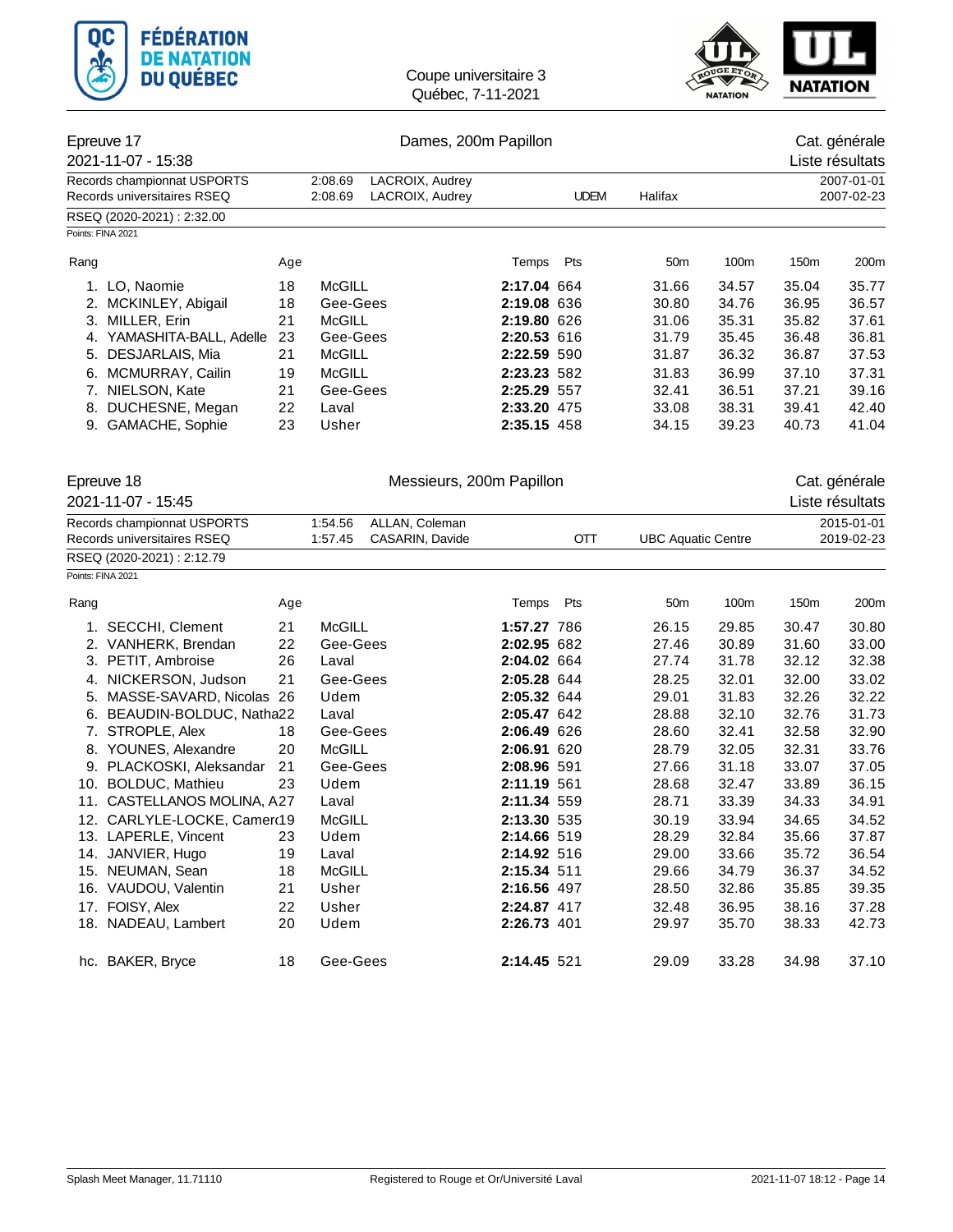



### Epreuve 19 Dames, 100m Dos Cat. générale

|                                                            | 2021-11-07 - 15:55              |       |                       |         | Liste résultats            |                 |            |
|------------------------------------------------------------|---------------------------------|-------|-----------------------|---------|----------------------------|-----------------|------------|
| Records championnat USPORTS<br>Records universitaires RSEQ |                                 | 56.38 | MASSE, Kylie          |         |                            |                 | 2018-02-23 |
|                                                            |                                 | 58.78 | COUILLARD, Marie-Pier | ULAVAL  | Saanich Commonwealth Place | 2015-02-20      |            |
|                                                            | RSEQ (2020-2021): 1:08.58       |       |                       |         |                            |                 |            |
| Points: FINA 2021                                          |                                 |       |                       |         |                            |                 |            |
| Rang                                                       |                                 | Age   |                       | Temps   | Pts                        | 50 <sub>m</sub> | 100m       |
| 1.                                                         | DANYLUK, Daphné                 | 22    | <b>McGILL</b>         | 1:02.36 | 681                        | 30.48           | 31.88      |
| 2.                                                         | VAN NOORD, Nikki                | 23    | <b>McGILL</b>         | 1:03.23 | 654                        | 30.88           | 32.35      |
| 3.                                                         | CARA, Axelle                    | 24    | Laval                 | 1:03.32 | 651                        | 31.24           | 32.08      |
| 4.                                                         | DOVE-MCFALLS, Carley            | 21    | <b>McGILL</b>         | 1:03.56 | 644                        | 31.14           | 32.42      |
| 5.                                                         | GAGNÉ, Mélanie                  | 22    | Udem                  | 1:04.26 | 623                        | 31.52           | 32.74      |
| 6.                                                         | NA, Katie                       | 21    | <b>McGILL</b>         | 1:04.56 | 614                        | 31.55           | 33.01      |
| 7.                                                         | SPURRELL, McKenna               | 18    | Gee-Gees              | 1:05.38 | 591                        | 31.88           | 33.50      |
| 8.                                                         | MOLLIN, Hana                    | 19    | <b>McGILL</b>         | 1:05.47 | 589                        | 31.55           | 33.92      |
| 9.                                                         | ARCAND, Alicia                  | 20    | Laval                 | 1:05.49 | 588                        | 31.99           | 33.50      |
| 10.                                                        | CAISSIE, Veronique              | 22    | Laval                 | 1:05.98 | 575                        | 32.06           | 33.92      |
| 11.                                                        | GOYETTE, Tatyanna               | 21    | Udem                  | 1:06.42 | 564                        | 32.53           | 33.89      |
| 12.                                                        | DOLLINGER, Jennifer             | 21    | Udem                  | 1:06.63 | 559                        | 32.45           | 34.18      |
| 13.                                                        | DEARNALEY, Isabelle             | 18    | Gee-Gees              | 1:06.96 | 550                        | 32.84           | 34.12      |
| 14.                                                        | POLLEY, Katie                   | 21    | Gee-Gees              | 1:08.17 | 522                        | 32.76           | 35.41      |
| 15.                                                        | QUINN, Margaret                 | 18    | Gee-Gees              | 1:08.82 | 507                        | 33.25           | 35.57      |
|                                                            | <b>CHENAIL LAFOND, Juliette</b> | 21    | Udem                  | 1:08.82 | 507                        | 33.47           | 35.35      |
| 17.                                                        | PEEL, Katherine                 | 21    | Gee-Gees              | 1:09.24 | 498                        | 33.04           | 36.20      |
| 18.                                                        | GAGNÉ, Clara                    | 22    | Laval                 | 1:09.30 | 496                        | 33.36           | 35.94      |
| 19.                                                        | DESBIENS, Carolane              | 22    | Udem                  | 1:11.83 | 446                        | 34.77           | 37.06      |
| 20.                                                        | <b>MORIN, Gabrielle</b>         | 22    | Usher                 | 1:13.93 | 409                        | 35.44           | 38.49      |

#### Epreuve 20 Messieurs, 100m Dos Cat. générale

2021-11-07 - 16:02 Liste résultats Records championnat USPORTS 51.57 THORMEYER, Markus UBCT Saanich Commonwealth Place 2020-02-21 Records universitaires RSEQ 63.29 SECCHI, Clement MCGIL UBC Aquatic Centre 2019-02-21 RSEQ (2020-2021) : 1:00.23 Points: FINA 2021 Rang Age Temps Pts 50m 100m 1. MILLET, Arthur 21 Laval **53.76** 726 25.63 28.13 2. LAHRICHI, Driss 23 Laval **55.97** 643 27.33 28.64 3. WITTMANN, Matthew 20 McGILL **56.83** 615 27.42 29.41 4. VANMOEN, Romain 19 McGILL **56.98** 610 27.77 29.21 5. CÔTÉ, Jonathan 19 Laval **57.30** 600 28.20 29.10 6. STEELE, James 20 Gee-Gees **57.32** 599 28.17 29.15 7. AGUIAR-WINTER, Evan 18 Gee-Gees **57.86** 582 28.01 29.85 8. BELKHELLADI, Malachy 18 McGILL **58.28** 570 28.51 29.77 9. LEROY, William 17 Udem **58.51** 563 28.85 29.66 10. FIELD, Sean 19 McGILL **58.53** 563 28.57 29.96 11. ST-GERMAIN, Jacob 21 Udem **58.64** 559 28.11 30.53 12. PELLETIER, Eric 21 McGILL **58.93** 551 28.40 30.53 13. ROBERGE, Charles 19 Usher **1:01.74** 479 29.87 31.87 14. SMITH, Carl 23 Udem **1:02.55** 461 30.10 32.45 15. FRIKECH, Salim 17 Laval **1:03.34** 444 30.30 33.04 16. FATTOUH, Richard 21 Uqtr **1:03.90** 432 30.00 33.90 17. HAYCOCK, Jack 19 Gee-Gees **1:04.03** 430 30.97 33.06 18. TEPPAZ, Thibault 18 Usher **1:05.79** 396 31.94 33.85

19. BEAULIEU, Nicolas 19 Usher **1:06.96** 376 33.04 33.92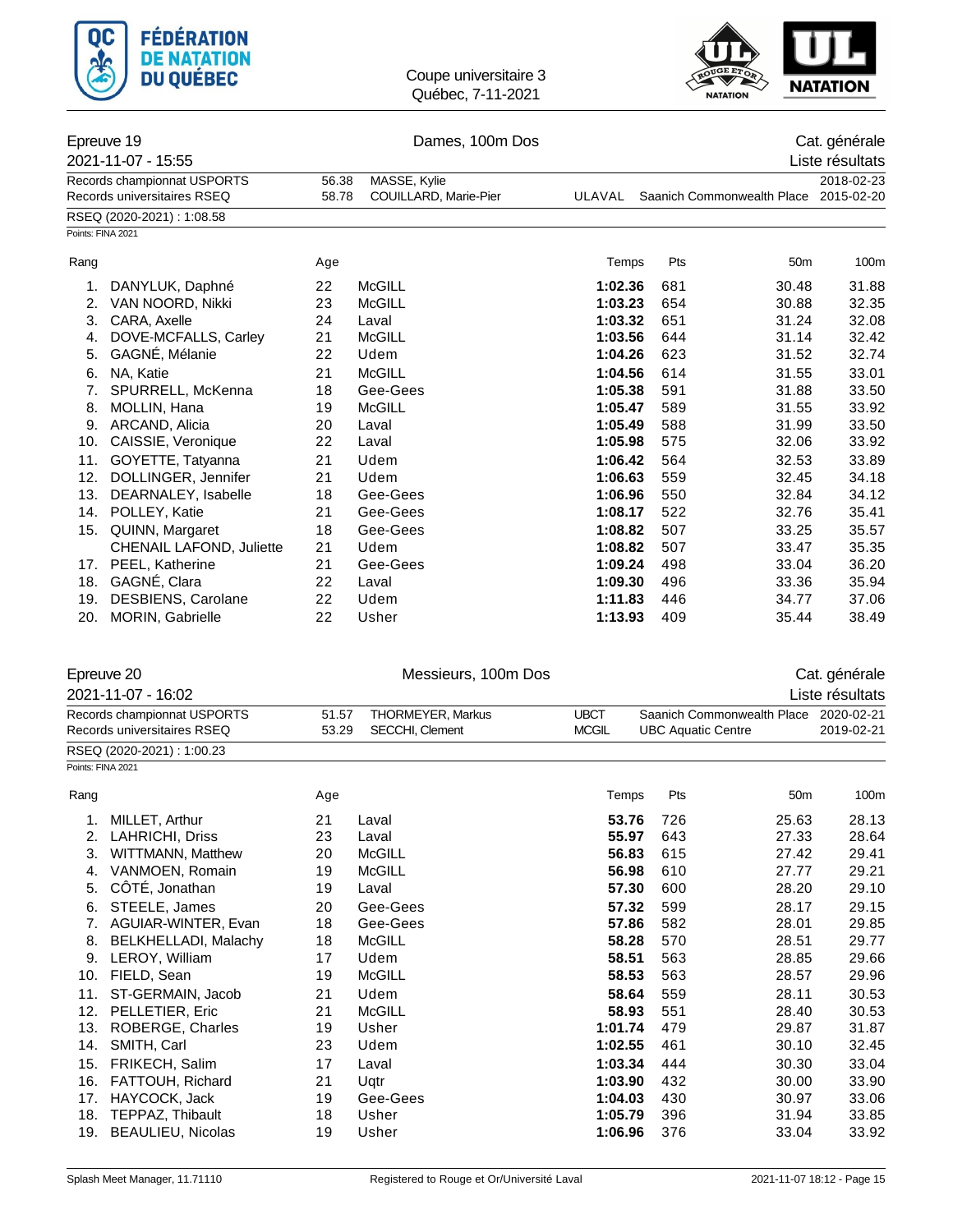



## Epreuve 20, Messieurs, 100m Dos

| hc.                              | DUVAL, Raphael                                             | 23                 | Laval                     |                       |       | 1:01.19     | 492        |         | 29.96 | 31.23                            |
|----------------------------------|------------------------------------------------------------|--------------------|---------------------------|-----------------------|-------|-------------|------------|---------|-------|----------------------------------|
| Epreuve 21<br>2021-11-07 - 16:19 |                                                            |                    |                           | Dames, 4 x 200m Libre |       |             |            |         |       | Cat. générale<br>Liste résultats |
|                                  | Records championnat USPORTS<br>Records universitaires RSEQ | 7:54.86<br>8:01.35 | <b>UBC UBC</b><br>Montéal |                       |       | <b>UDEM</b> | Sherbrooke |         |       | 2017-02-24<br>2015-02-08         |
| Points: FINA 2021                |                                                            |                    |                           |                       |       |             |            |         |       |                                  |
| Rang                             |                                                            |                    |                           |                       |       |             |            | Temps   | Pts   |                                  |
| 1.                               | Gee-Gees 1                                                 |                    |                           | Gee-Gees              |       |             |            | 8:22.20 | 733   |                                  |
|                                  | YAMASHITA-BALL, Adelle                                     |                    | 23                        | 28.88                 | 30.31 | 31.37       | 32.03      | 2:02.59 |       |                                  |
|                                  | MCINNES, Rachel                                            |                    | 18                        | 29.19                 | 32.69 | 32.91       | 31.94      | 2:06.73 |       |                                  |
|                                  | MEHARG, Amy                                                |                    | 18                        | 29.21                 | 32.40 | 33.17       | 32.83      | 2:07.61 |       |                                  |
|                                  | ELLIOTT, Taylor                                            |                    | 17                        | 28.84                 | 31.51 | 32.33       | 32.59      | 2:05.27 |       |                                  |
|                                  |                                                            |                    |                           |                       |       |             |            |         |       |                                  |
|                                  | 2. McGILL 1                                                |                    |                           | <b>McGILL</b>         |       |             |            | 8:25.18 | 720   |                                  |
|                                  | SARTY, Isabel                                              |                    | 22                        | 28.99                 | 31.21 | 31.95       | 32.18      | 2:04.33 |       |                                  |
|                                  | LO, Naomie                                                 |                    | 18                        | 29.76                 | 31.47 | 32.19       | 32.07      | 2:05.49 |       |                                  |
|                                  | OLSZEWSKI, Ana                                             |                    | 21                        | 28.94                 | 32.43 | 33.95       | 32.40      | 2:07.72 |       |                                  |
|                                  | MILLER, Erin                                               |                    | 21                        | 29.26                 | 32.71 | 32.57       | 33.10      | 2:07.64 |       |                                  |
|                                  | 3. McGILL 2                                                |                    |                           | <b>McGILL</b>         |       |             |            | 8:28.26 | 707   |                                  |
|                                  | ZAPPAROLI, Greta                                           |                    | 18                        | 29.50                 | 32.46 | 32.82       | 31.79      | 2:06.57 |       |                                  |
|                                  | SHEMILT, Sydney                                            |                    | 17                        | 29.18                 | 33.00 | 33.58       | 33.29      | 2:09.05 |       |                                  |
|                                  | DESJARLAIS, Mia                                            |                    | 21                        | 29.74                 | 32.57 | 32.77       | 32.38      | 2:07.46 |       |                                  |
|                                  | PANOS, Nicolleta                                           |                    | 18                        | 27.98                 | 31.74 | 32.74       | 32.72      | 2:05.18 |       |                                  |
|                                  |                                                            |                    |                           |                       |       |             |            |         |       |                                  |
|                                  | 4. Laval 1                                                 |                    |                           | Laval                 |       |             |            | 8:33.17 | 687   |                                  |
|                                  | PONSARDIN, Alice                                           |                    | 21                        | 29.07                 | 31.60 | 32.65       | 32.24      | 2:05.56 |       |                                  |
|                                  | CARRIÈRE, Rosalie                                          |                    | 20                        | 29.30                 | 33.61 | 33.64       | 33.04      | 2:09.59 |       |                                  |
|                                  | ROCH, Carolane                                             |                    | 22                        | 29.61                 | 32.14 | 33.55       | 33.32      | 2:08.62 |       |                                  |
|                                  | SHEEDY, Anne-Sophie                                        |                    | 25                        | 29.06                 | 32.32 | 33.76       | 34.26      | 2:09.40 |       |                                  |
|                                  | 5. Udem 1                                                  |                    |                           | Udem                  |       |             |            | 8:44.75 | 642   |                                  |
|                                  | <b>BEAUCHEMIN, Charlotte</b>                               |                    | 24                        | 28.65                 | 31.57 | 32.26       | 31.64      | 2:04.12 |       |                                  |
|                                  | LACHAINE, Audrey-Pier                                      |                    | 21                        | 30.25                 | 33.49 | 34.63       | 33.01      | 2:11.38 |       |                                  |
|                                  | DAGENAIS, Noémie                                           |                    | 22                        | 29.07                 | 32.84 | 34.55       | 34.46      | 2:10.92 |       |                                  |
|                                  | SAVARIA, Anne-Catherine                                    |                    | 23                        | 31.55                 | 35.00 | 35.50       | 36.28      | 2:18.33 |       |                                  |
| 6.                               | Gee-Gees 2                                                 |                    |                           | Gee-Gees              |       |             |            | 8:45.29 | 640   |                                  |
|                                  | MOFFITT, Abigail                                           |                    | 18                        | 30.32                 | 32.77 | 33.71       | 33.67      | 2:10.47 |       |                                  |
|                                  | SHUSTER, Morgane                                           |                    | 18                        | 30.08                 | 33.74 | 34.88       | 33.73      | 2:12.43 |       |                                  |
|                                  | DALTON, Maiya                                              |                    | 18                        | 30.58                 | 34.24 | 33.99       | 33.45      | 2:12.26 |       |                                  |
|                                  | MALLON, Samantha                                           |                    | 23                        | 29.55                 | 33.01 | 33.80       | 33.77      | 2:10.13 |       |                                  |
|                                  |                                                            |                    |                           |                       |       |             |            |         |       |                                  |
|                                  | 7. Usher 2                                                 |                    |                           | Usher                 |       |             |            | 8:55.53 | 604   |                                  |
|                                  | CARON, Audrey-Anne                                         |                    | 21                        | 29.48                 | 33.27 | 34.58       | 34.50      | 2:11.83 |       |                                  |
|                                  | CASSIVI-VERMETTE, Maeva                                    |                    | 20                        | 31.51                 | 35.06 | 35.50       | 35.44      | 2:17.51 |       |                                  |
|                                  | LETOURNEAU, Anne-Gaëlle                                    |                    | 21                        | 29.53                 | 32.89 | 33.44       | 33.16      | 2:09.02 |       |                                  |
|                                  | LAMONTAGNE, Sara Jade                                      |                    | 23                        | 30.75                 | 34.47 | 36.06       | 35.89      | 2:17.17 |       |                                  |
|                                  | 8. Udem 2                                                  |                    |                           | Udem                  |       |             |            | 8:55.83 | 603   |                                  |
|                                  | CHENAIL LAFOND, Juliette                                   |                    | 21                        | 31.10                 | 33.69 | 34.68       | 34.67      | 2:14.14 |       |                                  |
|                                  | DOLLINGER, Jennifer                                        |                    | 21                        | 31.59                 | 34.55 | 34.42       | 34.99      | 2:15.55 |       |                                  |
|                                  | VACHON, Florence                                           |                    | 21                        | 29.30                 | 32.84 | 33.83       | 33.69      | 2:09.66 |       |                                  |
|                                  | DESBIENS, Carolane                                         |                    | 22                        | 31.17                 | 34.59 | 35.60       | 35.12      | 2:16.48 |       |                                  |
|                                  | 9. Laval 2                                                 |                    |                           | Laval                 |       |             |            | 9:01.60 | 584   |                                  |
|                                  | GAGNÉ, Clara                                               |                    | 22                        | 30.90                 | 33.14 | 34.61       | 34.85      | 2:13.50 |       |                                  |
|                                  | DUCHESNE, Megan                                            |                    | 22                        | 31.69                 | 36.10 | 34.71       | 33.52      | 2:16.02 |       |                                  |
|                                  | HANICQUE, Mélissande                                       |                    | 21                        | 32.38                 | 35.23 | 35.98       | 35.85      | 2:19.44 |       |                                  |
|                                  | CAISSIE, Veronique                                         |                    | 22                        | 30.02                 | 33.99 | 34.54       | 34.09      | 2:12.64 |       |                                  |
|                                  |                                                            |                    |                           |                       |       |             |            |         |       |                                  |